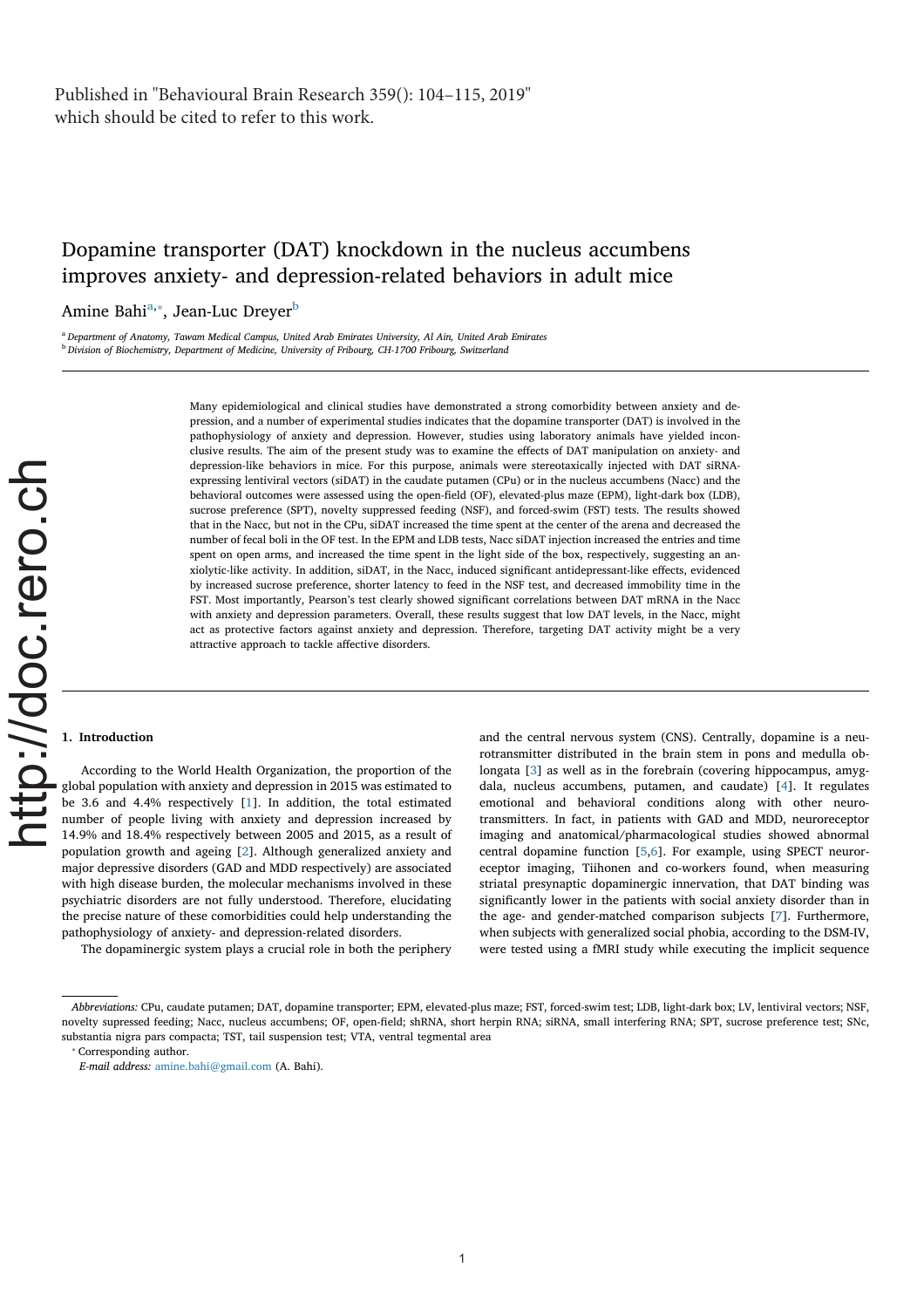learning task, results have shown significant striatal abnormalities especially in the left caudate head, left inferior parietal lobe, and bilateral insula [8].

The dopamine transporter (DAT) is involved in the transport of dopamine, either into or out of the neuron, to control its levels at the synapse. Indeed, in the dorsal striatum and Nacc, it has been shown that the removal of dopamine from the synapse is predominantly performed by the neuronal DAT and not metabolism or diffusion [9]. However, in the prefrontal cortex (PFC), it's important to clarify that the norepinephrine transporter (NET) is present in much greater concentrations than DAT. Thus, dopamine uptake in the PFC is thought to depend primarily on NET [10].

The rat DAT cDNA, encoding a protein of 620 amino acid, was cloned more than 25 years ago. The analysis of the protein sequence suggested the presence of twelve putative transmembrane domains [11]. Apart from the five intracellular and six extracellular loops, DAT exhibits a cytoplasmic amino and carboxyl-termini that were shown to interact with the  $Ca^{2+}/cal$ calmodulin-dependent protein kinase II (CaMKII) to regulate the efflux of dopamine through DAT. In fact, CaMKIIα binds to the distal carboxyl-terminal of DAT and colocalize with DAT in dopaminergic neurons [12]. DAT is a target for the development of pharmacotherapies for a number of disorders including Parkinson's disease [13], Alzheimer's disease [14], schizophrenia [15], Tourette's syndrome [16], Lesch-Nyhan's disease [17], attention deficit hyperactivity disorder [18], obesity [19], depression [20], and stimulant abuse [21] as well as normal aging [22]. Therefore, and because DAT can influence the re-uptake of dopamine, we suggest that it may have a role in the pathophysiological mechanisms of anxiety and depression-like behaviors.

Although the exact mechanisms by which DAT affects dopaminemediated neurotransmission in anxiety- and depression-like behaviors remain to be fully defined, previous studies have provided evidence that DAT might be involved in the pathophysiology of mood disorders. For example, neuroimaging studies suggested a dysfunction of the striatal presynaptic DAT in social anxiety disorder [23]. Also, PET imaging revealed a significant reduction in DAT binding potential (BP) in the striatum of unmedicated patients with MDD [24], and decreased BP in the caudate, but not the putamen of patients relative to healthy controls [25].Therefore, understanding these processes will not only help elucidate the complex mechanisms of anxiety and depression comorbidities, but also help in the development of effective therapies to counteract these disorders.

Although a previous study showed that DAT over-expression in adult Wistar rats' Nacc leads to impulsive and risk prone phenotype [26], and rats with intra-accumbal delivery of DAT shRNA-expressing lentiviral vectors, showed a trend,  $(0.05 < p < 0.10)$  toward an anxiogenic-like phenotype [27], few experimental studies have directly and systematically examined the role of DAT in anxiety and depression, and little is known about the specific contribution of accumbal DAT. In fact, there is evidence that emotional disorders such as anxiety and depression are associated with increased impulsivity [28–31]. However, other studies revealed that reduced anxiety- and depression-related responses correlated with increased impulsivity [32,33]. Therefore, the current experiments were designed to test the hypothesis that DAT knockdown in the Nacc can elicit dysregulated behaviors in adult C57BL/6 mice, including anxiety- and depressive-like symptoms. In first, we choose a battery of the most commonly used tests (OF, EPM and LDB) to study the effects of DAT knock-down on anxiety-like behavior. The second goal was to examine the consequences of DAT knock-down on depression-like behavior in adult C57BL/6 mice using the SPT, NSFT, and FST. We hypothesized that DAT knock-down in the Nacc will ameliorate anxiety-like behaviors, and consequently DAT anxiolytic prone phenotype will be associated to an antidepressant-like activity.

# 2. Materials & methods

### 2.1. Animals

C57BL/6 J mice were originally obtained from Jackson Laboratory (Bar Harbor, ME) and bred in the local animal facility of the College of Medicine & Health Sciences of the UAE university. All mice were of identical genetic background and back-crossed to the parental inbreed mice each ten generations. For the current study, adult male C57BL/6 J (approximately 22–26 g) were maintained in a temperature-controlled (∼22 °C) colony room with a 12-hour light–dark cycle (0600 to 1800 light on). A large number of published reports used the same lighting conditions with the housing room kept under a regular light/dark schedule [34,35]. The mice (44 in total) were group-housed until they underwent the stereotaxic injections yielding 4 experimental groups  $(n = 11 \text{ each})$ . Mice were singly housed after the surgery, and during subsequent behavioral testing to minimize confounding effects of group housing and establishment of social hierarchies [36]. Bedding was produced locally and autoclaved before use. Water and food were available ad libitum throughout the experiment. Standard rodents' chow diet was obtained from the National Feed and Flour Production and Marketing Company LLC (Abu Dhabi, UAE). The local Animal Research Ethics Committee approved the procedures (Application Reference No. A27-12).

#### 2.2. Design and cloning of small hairpin RNAs and lentivirus production

Plasmid construction was described in previously published work from our laboratory [26,27,37]. In brief, the following target within DAT sequence 5'-AGC CAT GGA TGG CAT CAG AGC ATA CCT-3' was selected based on Hannon's design criterion (http://katahdin.cshl.org: 9331/RNAi/html/rnai.html). The sequence was subjected to a BLAST search to verify its specificity and the pairwise sequence similarity search yielded a 96% homology between mouse and rat sequences. A stem-loop structure incorporating the nucleotides' target sequence was created so that small hairpin RNAs (shRNAs) could be produced from the lentiviral vector pTK431 (graciously provided by Dr. Tal Kafri, UNC Gene Therapy Center). The siRNA target was synthesized and added to the mouse U6 promoter by PCR, using following PCR program: 120 s at 94 °C (initial denaturation) followed by 35 cycles (45 s at 94 °C, 45 s at 64 °C and 45 s at 72 °C) in 4% dimethyl sulfoxide (DMSO). The PCR product was digested with BamHI and XhoI, cloned into similar sites into pTK431. The control vector (Mock) consisted of an empty pTK431.

For lentiviral production, a triple transfection protocol was used as described previously [38–40]. Briefly, the pTK431-transfer plasmids together with the packaging pΔNRF and the envelope pMDG-VSV-G plasmids were co-transfected into HEK293 T cells using calcium phosphate. Medium was collected at 24 and 48 h post-transfection and virus concentrated by centrifugation. The supernatant was removed, and virus was suspended in sterile cold phosphate-buffered saline (PBS) supplemented with 1% bovine serum albumin (BSA). Viral titers (approximately 10<sup>8</sup>-10<sup>9</sup> unit/mL) were determined using a p24 antigen ELISA kit.

### 2.3. Stereotaxic injection of lentiviral vectors

For viral injection, mice were first anesthetized with a cocktail of ketamine (100 mg/kg, i.p.) and xylazine (10 mg/kg, i.p.) and placed in a stereotaxic frame. Using ear bars, the head was fixed, and a midline incision was made to measure the bregma from the skull surface. A craniotomy was drilled, and a Hamilton micro-syringe filled with a viral solution was lowered using the following coordinates for the Nacc  $[ + 1.7$  mm AP,  $\pm$  0.75 mm ML, and 4.5 mm ventral from the dural surface]. Because the CPu is part of the dorsal striatum and is significantly large and functionally heterotopic, two separate injections were performed in each hemisphere using the following coordinates: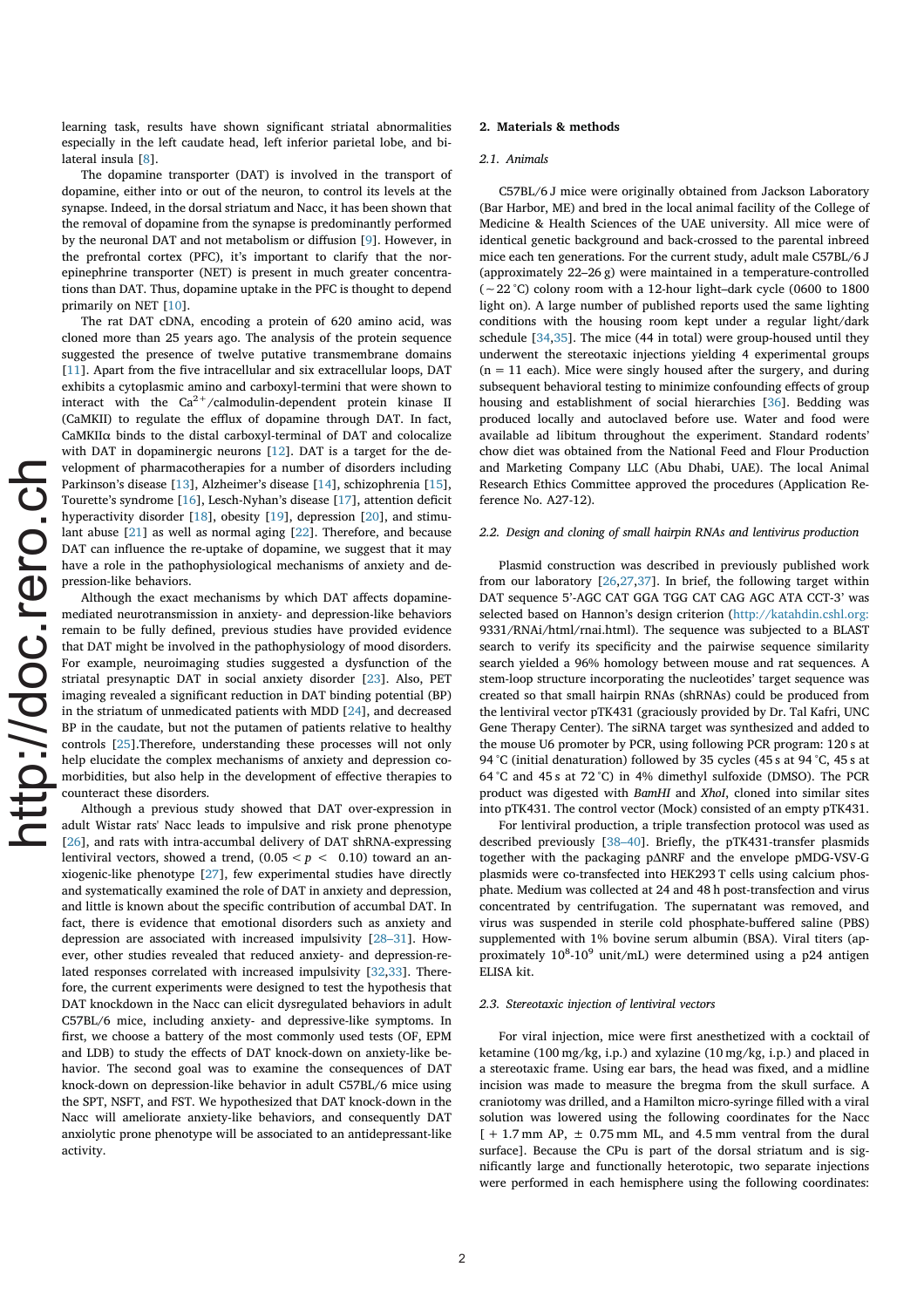$[1<sup>st</sup> injection: + 1 mm AP,  $\pm$  1.5 mm ML, and 3.5 mm ventrall,  $[2<sup>nd</sup>]$$ injection: -0.10 mm AP,  $\pm$  2.5 mm ML, and 3.8 mm DV] [41–44]. For each injection, 0.5 μL of viral particles were infused at a rate of 0.1 μL/ min. Following vector administration, the Hamilton micro-syringe was left in situ for an additional 5 min to permit time for the vector to diffuse from the needle tip and minimize upward flow of viral solution after raising the needle before being slowly retracted from the brain. The skin was stitched, and mice were monitored until recovery from the surgery before returned to their home cage and left to recover 10 days before behavioral experiments started to ensure good levels of expression. None of the injected animals were excluded from the statistical analysis.

#### 2.4. Anxiety- and depression-related behavior tests

All anxiety-like behavior tests were conducted between 10:00 AM and 4:00 PM in a brightly lit room that was illuminated with four fluorescent overhead bulb lights, which produce consistent illumination within the room (approximately 100 lx). The mice were habituated to the room for 1 h before starting the respective test. The general design of the study is depicted in Supp. Fig. 1.

### 2.4.1. Open-field (OF)

10 days following viral injection, spontaneous and exploratory locomotor activity and anxiety were tested in an OF test as reported in our previous studies [45–47]. In brief, each mouse was placed in the corner of the OF apparatus ( $32 \times 32 \times 20$  cm<sup>3</sup>) ( $L \times W \times H$ ) and allowed to freely explore the arena for 15 min. The time spent in the center of the arena ( $8 \times 8$  cm<sup>2</sup>), the number of line crossings, and the number of fecal boli were hand scored. After each session, fecal boli were counted and removed, and the arena was cleaned with a 70% pure ethanol solution to remove odor trails.

### 2.4.2. Elevated-plus maze (EPM)

This test is an ethologically relevant assessment of anxiety levels in rodents [48]. Two days after the OF test, animals were tested in the EPM as previously performed in our laboratory [47,49,50]. The EPM apparatus consisted of two open arms (OA)  $(40 \times 6 \text{ cm}^2)$  and two closed arms (CA) (40  $\times$  6  $\times$  20 cm<sup>3</sup>), connected by a central platform  $(6 \times 6 \text{ cm}^2)$  and elevated 40 cm off the floor. Although, differences were observed when rodents were placed facing toward an OA versus toward the CA [48], at the beginning of the session each mouse was placed into the center of the maze, facing one of the OA and behavior was monitored live for 5 min as described by others [51,52]. The number of entries and the time spent in each arm of the maze were hand scored. After each EPM testing, animals were immediately returned to their home cages, and the maze was cleaned with a 70% pure ethanol solution to remove odor trails.

### 2.4.3. Light-dark box (LDB)

The original method described by [53] was used with minor modifications as in our recent study  $[46]$ . In brief, the apparatus consisted of two wood chambers (24  $\times$  30  $\times$  30 cm $^3)$  connected by a 6-cm wide guillotine door. One chamber had black walls covered by the lid, and the other had white walls with a 60 W light bulb located 30 cm above the chamber. For the experiment, each mouse was placed in the light chamber and could explore the two chambers for 5 min as described by others [54–56]. The following parameters were hand scored: i) latency to enter the dark chamber (sec), ii) latency to re-enter the light chamber (sec),  $iii$ ) total time spent in the light chamber (sec), and  $iv$ ) number of crossings/transitions between the two chambers (n). The two chambers were cleaned with 70% ethyl alcohol and dried between trials.

### 2.4.4. Sucrose preference test (SPT)

The SPT was performed as described previously [57]. Briefly, a twobottle choice procedure was used to test for differences between the groups for their relative preference for sucrose over water. The mice were given free choice access to 2 pipettes: one containing tap water and the other containing a 2% sucrose-solution for 24 h. The pipettes were switched (left/right) after 12 h to eliminate side preference. We monitored the latency to initiate drinking, and the amount of water and sucrose consumed in milliliters during the 24 h was measured and the percent preference for sucrose consumption was calculated as a percentage of sucrose solution consumed in relation to the total fluid intake. The total fluid intake (water  $+$  sucrose) was measured and expressed in milliliters per kilogram of body weight.

### 2.4.5. Novelty suppressed feeding test (NSFT)

The NSFT was performed as described previously [57]. In brief, 24 h before the test all the mice were food deprived. The novel environment consisted of a Plexiglas cage (45  $\times$  28  $\times$  13 cm<sup>3</sup>) brightly lit using a 60 W light bulb located 50 cm above the cage lid, directly above the food dish. The food dish was a 5 cm‐diameter filter paper containing a previously weighed piece of standard lab chow. Each mouse was placed into the novel cage for 15 min and the following parameters were hand scored: *i*) latency to begin eating (defined as chewing of food), *ii*) total time spent eating in the test box, iii) amount of food consumed in the test box. At the end of each session, the mouse was immediately returned to its home cage and, as a control, food consumption was assessed by weighing each cage's food at the beginning and end of a 24-h period.

#### 2.4.6. Forced-swim test (FST)

The FST originally described by Porsolt and co-workers [58] was performed as we described in our previous studies [47,59]. Although, the FST for mice consists of a single 6-min exposure, some investigators have developed two session procedures as well [60]. In the current study, each mouse was individually forced to swim in a 1-liter glass beaker (Height: 158 mm; Width: 108 mm) containing water at a temperature of approximately 25 °C for 6 min as described by others [61–64]. The mice were unable to escape or rest by touching the bottom of the beaker. The time taken by the animal to start struggling and swimming (latency time) as well as the duration of immobility were hand scored. After each trial, the water was changed.

### 2.5. Total RNA isolation and quantitative RT-PCR analysis

After the completion of behavioral testing, the mice were killed by rapid decapitation. The brains were quickly removed, Nacc and CPu samples (used as a control region) were dissected out and stored at −80 °C. Total RNA was extracted using the TRIzol reagent and precipitated with isopropanol according to the manufacturer instructions. To verify DAT mRNA (Accession No. NM\_012694) knockdown, singlestranded cDNA was synthesized from total RNA using the SuperScript III reverse transcriptase procedure. Following reverse transcription, quantitative RT-PCR was performed in triplicate using SyberGreen purchased from Applied Biosystems, per the manufacturer instructions. The temperature cycling parameters consisted of initial denaturation at 95 °C for 4 min followed by 40 cycles of denaturation at 94 °C for 30 s, annealing and extension at 60 °C for 45 s. PCR for the endogenous housekeeping gene, cyclophilin, was run with the same cycling parameters. The template  $(2 \mu l)$  was amplified by PCR in 20  $\mu$ l total reaction volume containing 0.5 μmol of each specific PCR primer. Gene expression levels were analyzed by the ΔΔCt method using cyclophilin as a reference gene because of its low variability between samples.

#### 2.6. Statistical analyses

3

For statistical comparisons, the software package IBM SPSS Statistics 16.0 was used. Data were expressed as means  $\pm$  SEM. The data representing the effects of DAT knockdown on anxiety- and depression-like behaviors were analyzed using a two-way analysis of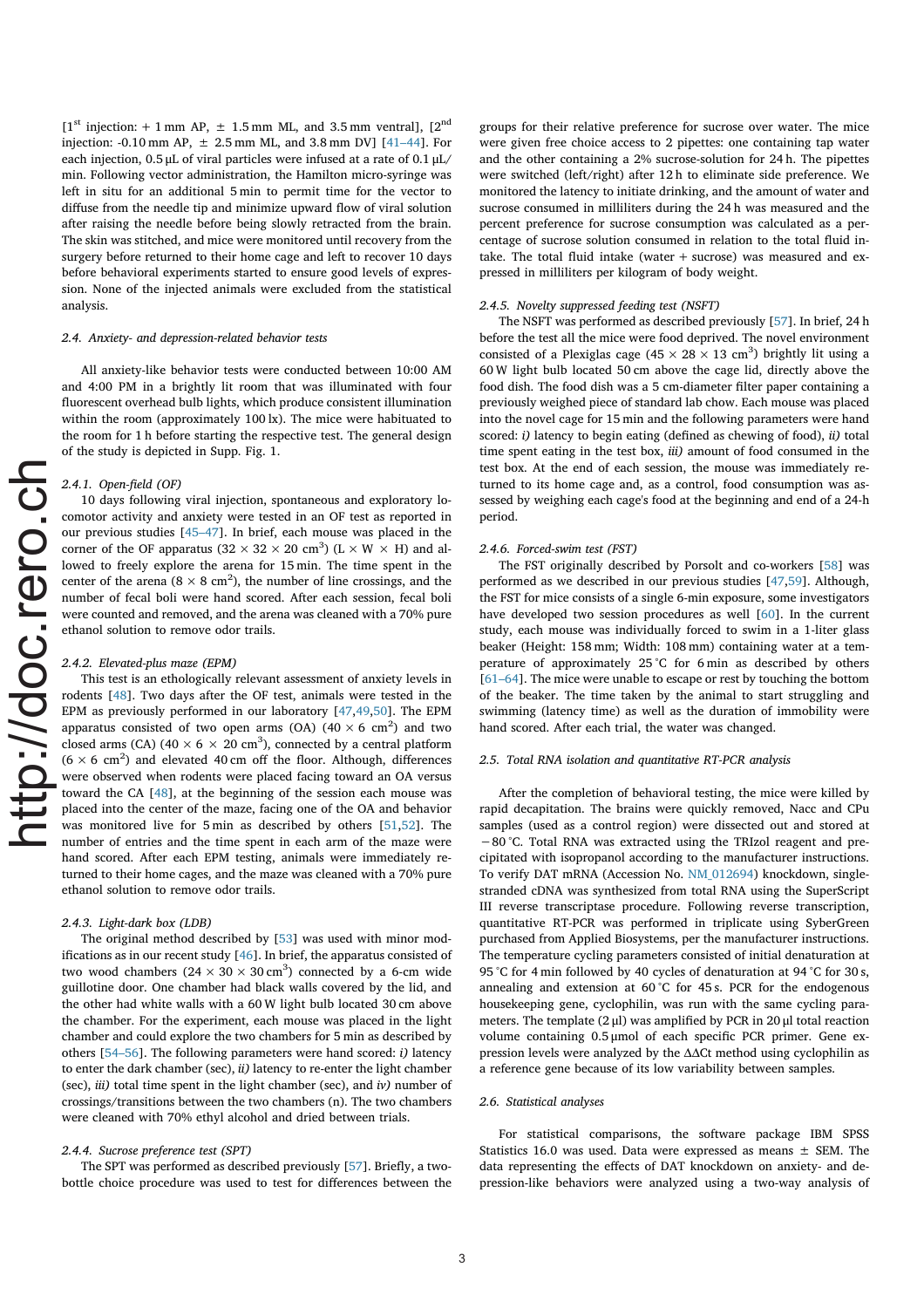variance (ANOVA) with viral-injection "Mock vs. siDAT" and brain region "Nacc vs. CPu" as the between-subject factors. Simple linear regression (Pearson's test) analysis was performed to examine the correlation between DAT mRNA levels in the CPu or the Nacc and measures of anxiety- and depression-like behaviors. The relationship is expressed as the correlation coefficient (r). Levene's test was used to inspect the homogeneity of variance of all data. The acceptable level of significance was 5% for each analysis.

#### 3. Results

### 3.1. siDAT injection reduced DAT mRNA in the Nacc and CPu

To knock-down DAT expression, we expressed DAT siRNAs (siDAT) using a lentiviral vector that was stereotaxically injected into the Nacc or into the CPu (used as a control region), of adult mice (for each group,  $n = 11$ .

To determine the persistence of infection in the Nacc and CPu, mice were injected bilaterally with siDAT and examined for mRNA expression after completion of the behavioral experiment. In fact, to determine the efficacy of siDAT, we measured levels of DAT mRNA, using RT-PCR, of infected Nacc and CPu, tissues and the results are summarized in Table 1. The two-way ANOVA revealed a significant effect of viral-injection (F<sub>(1,40)</sub> = 254.713,  $p < 0.0001$ ). However, and as expected there was no significant effect of brain region ( $F_{(1,40)} = 0.271$ ,  $p = 0.605$ , and the interaction between the two factors was not found significant ( $F_{(1,40)} = 0.263$ ,  $p = 0.611$ ). Bonferroni post hoc evaluations indicated that, regardless of the brain region, DAT mRNA levels were decreased by approximately 70%, indicating that the siDAT was functional. We also measured DAT mRNA expression in both areas for vector inoculated in either area, and the results are depicted in Table 1. The two-way ANOVA revealed no effect of viral-injection  $(F_{(1,40)} = 0.051, p = 0.822)$ , or brain region  $(F_{(1,40)} = 1.125, p = 1.125)$ 0.295), with no significant interaction ( $F_{(1,40)} = 1.056$ ,  $p = 0.310$ ), clearly indicating that the injections were site specific and mRNA expression alterations could be found in a non-targeted region. Thus, the effects were limited to the region of the injection. Taken together, these results suggested that we could consistently infect both the CPu and Nacc, the infection lasted for the time required to complete behavioral experiments, and siDAT were effective in downregulating DAT expression in infected neurons in vivo.

3.2. DAT knockdown in the Nacc altered anxiety-like behavior

#### 3.2.1. Open-field (OF)

We first tested the mice in an OF test that was performed 10 days after viral injections as depicted in Suppl. Fig. 1. During this assay, in which the effects of stimulation on spontaneous behaviors could be characterized, the Levene's test for equality of variances was found to be statistically non-significant ( $F_{(3,40)} = 0.930$ ,  $p = 0.435$ ). Therefore, and as depicted in Fig. 1A, the two-way ANOVA test revealed a

| Table 1                                              |  |  |  |  |
|------------------------------------------------------|--|--|--|--|
| DAT mRNA expression in Mock- and siDAT-injected mice |  |  |  |  |

| Injection site | mRNA level in | Mock              | siDAT                    |
|----------------|---------------|-------------------|--------------------------|
| CPu            | CPu           | $1.000 \pm 0.176$ | $0.322 + 0.105^{*,#}$    |
|                | <b>Nacc</b>   | $1.000 + 0.157$   | $1.072 + 0.221$          |
| <b>Nacc</b>    | CPu           | $1.000 + 0.182$   | $0.951 + 0.202$          |
|                | <b>Nacc</b>   | $1.000 + 0.191$   | $0.277 \pm 0.079^{*,\#}$ |

The data are expressed as mean  $+$  SEM for the relative mRNA expression in the Nacc and CPu with or without lentiviral injection.

 $* p < 0.0001$  indicate significant differences between Mock- and siDAT (Injection site).

#  $p < 0.0001$  indicate significant differences between Nacc and the CPu. For each group  $n = 11$ .

significant effect of viral-injection ( $F_{(1,40)} = 8.925$ ,  $p = 0.005$ ), and brain region ( $F_{(1,40)} = 4.212$ ,  $p = 0.047$ ). Interestingly, the interaction between the two factors was also found significant ( $F_{(1,40)} = 7.509$ ,  $p = 0.009$ ). Bonferroni *post hoc* evaluations indicated that, compared to Mock controls, lentiviral-mediated knockdown of DAT (siDAT) in the Nacc, but not in the CPu, increased the time spent in the center of the arena ( $p = 0.001$  and  $p = 1.000$  respectively). These findings indicate that siDAT-injected mice in the Nacc show less aversion than Mock controls to the center of the OF, which is consistent with decreased anxiety-like behavior. Also, and as depicted in Fig. 1B, the Levene's test was not significant ( $F_{(3,40)} = 0.558$ ,  $p = 0.646$ ) for the number of fecal boli. However, the two-way analysis indicated that there was a significant effect of viral-injection ( $F_{(1,40)} = 10.851$ ,  $p = 0.002$ ), and brain region ( $F_{(1,40)} = 8.756$ ,  $p = 0.005$ ) on the number of fecal boli left in the arena with a significant interaction ( $F_{(1,40)} = 10.128$ ,  $p =$ 0.003). Pairwise evaluations revealed that, compared to Mock controls, siDAT injections in the Nacc, but not in the CPu, significantly decreased the number of fecal boli ( $p < 0.0001$  and  $p = 1.000$  respectively). Finally, to verify whether DAT manipulation in the Nacc influenced spontaneous exploratory behavior, which may influence the performance on the OF test, general locomotor activity was determined over the 15-min test. The statistical analysis indicated that the number of line crossings did not differ significantly between the four experimental groups as the main effect of viral-injection ( $F_{(1,40)} = 0.0001$ ,  $p =$ 0.991) and brain region ( $F_{(1,40)} = 0.107$ ,  $p = 0.746$ ) were not found significant. Consequently the viral-injection  $\times$  brain interaction was not significant  $(F_{(1,40)} = 0.526, p = 0.473)$  (Levene's test:  $(F_{(3,40)} = 0.812, p = 0.495)$  (Fig. 1C) suggesting that the potential anxiolytic effect of DAT knockdown in the Nacc, observed in the OF test was not confounded by changes or deficits in overall spontaneous motor activity.

#### 3.2.2. Elevated-plus maze (EPM)

Two days after the OF test, the mice were tested in the EPM test which exploits the conflict between the desire to explore a novel area and aversion to open areas and height [65]. For the percentage of time spent into the open arms (OA), the two-way ANOVA revealed a significant effect of viral injection ( $F_{(1,40)} = 6.405$ ,  $p = 0.015$ ), and brain region  $(F_{(1,40)} = 7.240, p = 0.010)$ , with significant interaction  $(F<sub>(1,40)</sub> = 8.242, p = 0.007)$  (Levene's test:  $F<sub>(3,40)</sub> = 1.503, p = 0.229)$ (Fig. 1D). Post hoc evaluations indicated that siDAT-injected mice in the Nacc, but not in the CPu, spent more time in the OA of the maze than Mock controls ( $p = 0.003$  and  $p = 1.000$  respectively). Similarly, there was a significant effect of viral injection ( $F_{(1,40)} = 10.295$ ,  $p = 0.003$ ), and brain region ( $F_{(1,40)} = 9.573$ ,  $p = 0.004$ ) on the number of entries into the OA with a statistically significant interaction ( $F_{(1,40)} = 8.877$ ,  $p = 0.005$ ) (Levene's test:  $F_{(3,40)} = 0.843$ ,  $p = 0.479$ ). Post hoc tests indicated that the number of entries into the OA was significantly increased in Nacc mice injected with siDAT compared to Mock  $(p =$ 0.001). However, in the CPu group, there was no difference between Mock and siDAT conditions  $(p = 1.000,$  Bonferroni post hoc test) (Fig. 1E). Significant differences between the CPu and Nacc groups were revealed when OA entries were expressed as a percentage of total entries to account for differences in locomotion (main effect of brain region:  $F_{(1,40)} = 4.613$ ,  $p = 0.038$ ). siDAT injection in the Nacc significantly increased the percentage of OA entries (main effect of viralinjection:  $F_{(1,40)} = 9.346$ ,  $p = 0.004$ ) yielding significant interaction between the two factors  $(F<sub>(1,40)</sub> = 5.311, p = 0.026)$  (Levene's test:  $F_{(3,40)} = 0.857, p = 0.471$ ) (Data not shown). It should be mentioned that the siDAT effects on the parameters measured in the EPM test were mainly driven by the Nacc group, which differentially and significantly affected the Mock- and siDAT-injected mice ( $p = 0.001$ , Bonferroni post hoc test) (Data not shown). The overall activity was estimated by the number of entries performed into the closed arms (CA) during the 5-min observation period. Interestingly, as depicted in Fig. 1F this parameter was not affected by viral-injection ( $F_{(1,40)} = 0.963$ ,  $p = 0.332$ ), nor by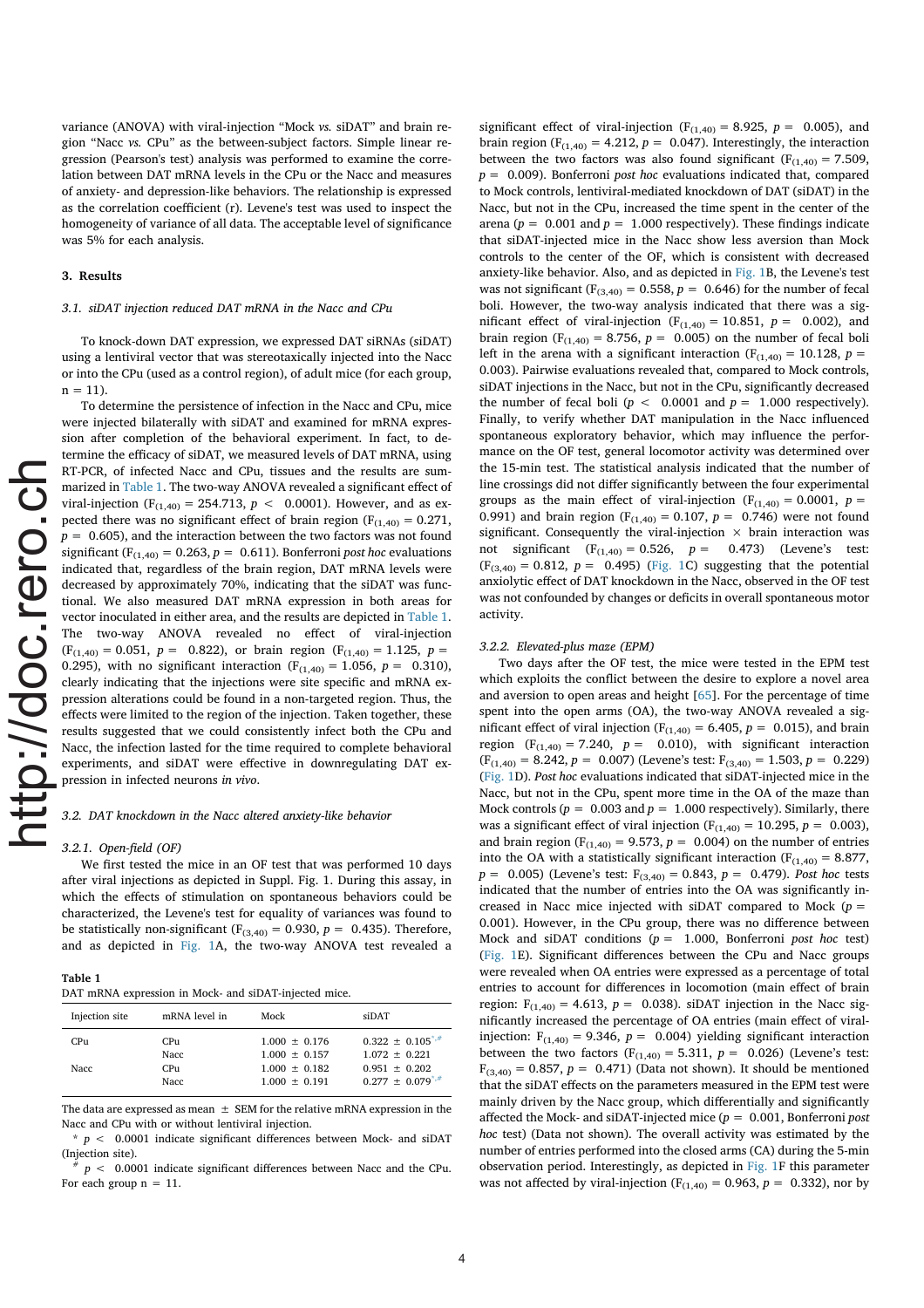

brain region ( $F_{(1,40)} = 0.076$ ,  $p = 0.785$ ), with no significant interaction (F<sub>(1,40)</sub> = 0,125, p = 0,726) (Levene's test: F<sub>(3,40)</sub> = 0,082, p = 0.969) indicating no change in overall ambulatory behavior during the EPM test. These findings further indicate that lower levels of DAT in the Nacc reduced anxiety-like behavior.

### 3.2.3. Light-dark box (LDB)

Next, we assessed anxiety-like behavior using a LDB test, which examines the conflict between the drive to explore and aversion to a brightly lit space. The two-way ANOVA revealed that the latency for the mice to make the first move to the dark box was significantly affected by viral-injection ( $F_{(1,40)} = 4.786$ ,  $p = 0.035$ ), and brain region  $(F<sub>(1,40)</sub> = 5.403, p = 0.025)$ , with a significant interaction between the two factors ( $F_{(1,40)} = 5.090$ ,  $p = 0.030$ ) (Levene's test:  $F_{(3,40)} = 2.175$ ,  $p = 0.106$ ) (Fig. 2A). Post hoc tests indicated that when injected in the Nacc, siDAT-injected mice showed a significantly increased latency to enter the dark side of the box compared to the Mock controls  $(p =$ 0.019). However, and as depicted in Fig. 2B, once they have entered the dark box, siDAT-injected mice displayed a significantly shorter latency to re-enter the light box; main effect of viral-injection:  $(F_{(1,40)} = 8.860,$  $p = 0.005$ , main effect of brain region (F<sub>(1,40)</sub> = 10.486, p = 0.002),<br>interaction (F<sub>(1,40)</sub> = 12.021, p = 0.001) (Levene's test:  $(F_{(1,40)} = 12.021, p = 0.001)$  (Levene's test:  $F_{(3,40)} = 1.495$ ,  $p = 0.231$ ). Although there was a main effect of brain region across both groups, Bonferroni post hoc tests revealed that this effect was driven by the Nacc group. In fact, the latency to re-enter the light box was significantly lower in Nacc siDAT-injected mice compared to Mock controls ( $p < 0.0001$ ). In contrast, no significant differences were found in the CPu group between Mock-and siDAT-injected mice  $(p = 1.000)$ . In addition, there were main effects of viral-injection  $(F<sub>(1,40)</sub> = 6.464, p = 0.015)$  and brain region  $(F<sub>(1,40)</sub> = 5.618, p =$ 0.023) on time spent in the light side of the chamber. Also, there was a significant interaction between the two variables ( $F_{(1,40)} = 7.535$ ,  $p =$ 0.009) (Levene's test:  $F_{(3,40)} = 1.050$ ,  $p = 0.381$ ) (Fig. 2C). Bonferroni post hoc tests revealed that the only comparison which differed significantly was in the Nacc group in which siDAT-injected mice spent more time in the light side of the box compared with Mock controls  $(p = 0.003)$ . These findings further indicate that anxiety-like behavior is reduced in Nacc siDAT-injected mice. Interestingly, there was no significant effect of viral-injection ( $F_{(1,40)} = 0.044$ ,  $p = 0.836$ ), brain region ( $F_{(1,40)} = 0.006$ ,  $p = 0.939$ ) or an interaction of the independent variables ( $F_{(1,40)} = 0.245$ ,  $p = 0.623$ ) in the number of crossings/ transitions between light and dark sides of the box, again confirming that locomotor activity is similar in both groups (Levene's test: Fig. 1. Anxiety-like behavior in Mock- and siDAT-injected mice in the OF and EPM tests. The data are expressed as mean  $\pm$  SEM for the A) time spent in the center of the arena, B) number of fecal boli, C) number of line crossings in the OF test, D) percentage of time spent in open arms (OA), E) number of entries into the OA, and F) number of entries into the closed arms (CA) of the EPM.  $\approx p \approx 0.005$ , and \*\*p < 0.001 indicate significant differences between Mock- and siDAT-injected mice in the Nacc. For each group  $n = 11$ .



Fig. 2. Anxiety-like behavior in Mock- and siDAT-injected mice in the LDB test. The data are expressed as mean  $\pm$  SEM for the A) latency to enter the dark box, B) latency to reenter the light box, C) total time spent in the light box, and D) number of crossings between the light and dark boxes. \*p < 0.05, \*\*p < 0.005 and \*\*\*p < 0.001 indicate significant differences between Mock- and siDAT-injected mice in the Nacc. For each group  $n = 11$ .

 $F_{(3,40)} = 0.940, p = 0.430$  (Fig. 2D).

### 3.3. DAT knockdown in the Nacc altered depression-like behavior

#### 3.3.1. Sucrose preference test (SPT)

During the SPT, the mice could drink either tap water or a 2% sucrose solution and the results are shown in Fig. 3. The latency to drink after the bottles were presented was analyzed using a two-way ANOVA and the Levene's test for equality of variances was found to be statistically non-significant ( $F_{(3,40)} = 1.998$ ,  $p = 0.130$ ), but there was a significant main effect of viral injection ( $F_{(1,40)} = 5.151$ ,  $p = 0.029$ ) and brain region ( $F_{(1,40)} = 6.138$ ,  $p = 0.018$ ). Also, the viral-injection  $\times$  brain region interaction term was significant (F<sub>(1,40)</sub> = 6.575, p = 0.014) (Fig. 3A). Bonferroni post hoc testing indicated that Nacc siDAT-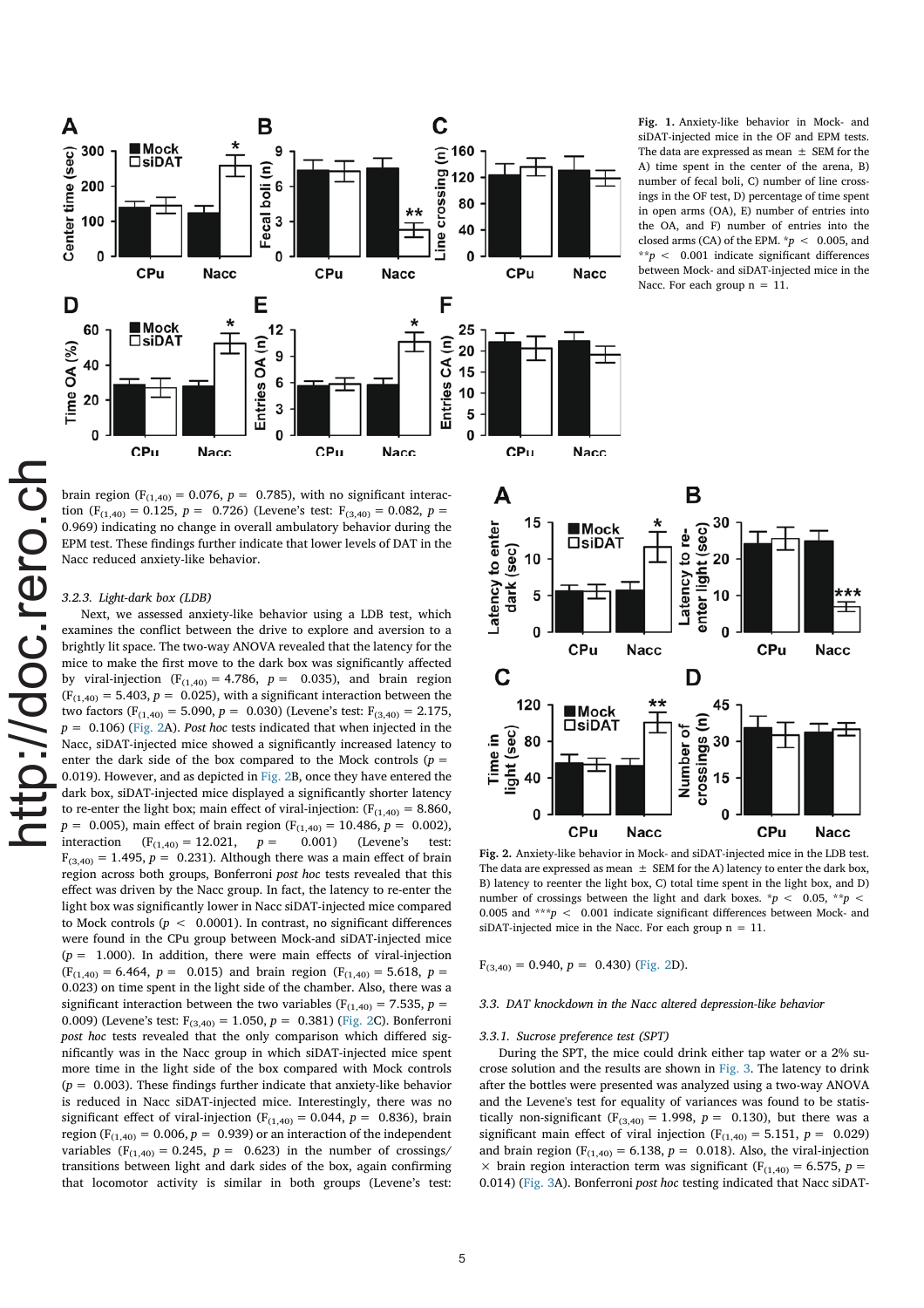

Fig. 3. Depression-like behavior in Mock- and siDAT-injected mice in the SPT. The data are expressed as mean  $\pm$  SEM for the A) latency to initiate sucrose drinking, B) sucrose preference, and C) total fluid intake in milliliters per kilogram of body weight.  $\sqrt{\frac{p}{n}} < 0.01$  and \*\*p <  $0.005$  indicate significant differences between Mock- and siDAT-injected mice in the Nacc. For each group  $n = 11$ .

injected mice, but not CPu, showed a significantly shorter latency time than Mock controls ( $p = 0.009$  and  $p = 1.000$  respectively). In addition, sucrose preference was significantly affected by viral-injection  $(F<sub>(1,40)</sub> = 5.305, p = 0.027)$ , and brain region  $(F<sub>(1,40)</sub> = 8.433, p =$ 0.006) with a significant interaction between the two factors  $(F_{(1,40)} = 11.050, p = 0.002)$  (Levene's test:  $F_{(3,40)} = 1.082, p =$ 0.368) (Fig. 3B). Pairwise comparisons revealed that, in the Nacc group, siDAT-injected mice showed a significantly higher preference for 2% sucrose ( $p = 0.002$ , Bonferroni *post hoc*) which confirmed an increased hedonic response as a consequence of Nacc DAT knock-down. Importantly, the mean daily fluid consumption (sucrose + water) per body weight was not significantly different between the four-experimental groups; main effect of viral injection ( $F_{(1,40)} = 0.324$ ,  $p =$ 0.572), main effect of brain region ( $F_{(1,40)} = 0.190$ ,  $p = 0.665$ ), interaction ( $F_{(1,40)} = 1.600$ ,  $p = 0.213$ ) (Levene's test:  $F_{(3,40)} = 2.125$ ,  $p = 0.112$ ) (Fig. 3C).

# 3.3.2. Novelty-suppressed feeding (NSF)

After 24 h of food deprivation, the changes in body weight were not significantly different in the four-experimental groups (main effect of viral-injection:  $F_{(1,40)} = 0.375$ ,  $p = 0.544$ ) (Data not shown). However, in the test box the latency to initiate eating was affected by viral-injection (F<sub>(1,40)</sub> = 6.616,  $p = 0.014$ ), and brain region (F<sub>(1,40)</sub> = 8.234,  $p = 0.007$ ). Consequently, the interaction between the two independent variables was found significant ( $F_{(1,40)} = 13.125$ ,  $p =$ 0.001), but the Levene's test for equality of variances was found to be statistically non-significant ( $F_{(3,40)} = 1.550$ ,  $p = 0.216$ ) (Fig. 4A). Post hoc analyses revealed that, when injected in the Nacc, siDAT mice showed a significantly shorter latency to bite into pellets as compared to Mock controls  $(p < 0.0001)$  (Fig. 4A). In addition, and during the 15-min test period, siDAT-injected mice spent significantly more time

effect of brain region  $(F_{(1,40)} = 7.116, p = 0.011)$ , interaction  $(F<sub>(1,40)</sub> = 8.078, p = 0.007)$  (Levene's test:  $F<sub>(3,40)</sub> = 2.084, p = 0.118)$ (Fig. 4B). Again, the siDAT effects were driven by the Nacc group, which was significantly different between the viral-injection conditions  $(p = 0.003,$  Bonferroni post hoc), whereas the CPu group did not differ between Mock and siDAT-injected rats  $(p = 1.000,$  Bonferroni post hoc). Similarly, DAT knockdown yielded a greater food intake during the test; main effect of viral injection ( $F_{(1,40)} = 8.288$ ,  $p = 0.006$ ), main effect of brain region ( $F_{(1,40)} = 4.570$ ,  $p = 0.039$ ), interaction  $(F<sub>(1,40)</sub> = 8.288, p = 0.006)$  (Levene's test:  $F<sub>(3,40)</sub> = 0.254, p = 0.858)$ (Fig. 4C). It should be mentioned that the siDAT effects on food intake during the NSF test were mainly driven by the Nacc group, which differentially and significantly affected the Mock- and siDAT-injected groups ( $p = 0.001$ , Bonferroni *post hoc*). However, after returning to their home cage, the daily total food consumption was not significantly different between the four experimental groups; main effect of viral injection ( $F_{(1,40)} = 0.041$ ,  $p = 0.840$ ), main effect of brain region  $(F<sub>(1,40)</sub> = 0.623, p = 0.435),$  interaction  $(F<sub>(1,40)</sub> = 0.006, p = 0.940)$ (Levene's test:  $F_{(3,40)} = 0.392$ ,  $p = 0.760$ ) (Fig. 4D).

eating; main effect of viral injection ( $F_{(1,40)} = 6.682$ ,  $p = 0.013$ ), main

### 3.3.3. Forced-swim test (FST)

In this last test, the two-way ANOVA analysis revealed that for latency to immobility, a significant effect was seen of both viral-injection  $(F<sub>(1,40)</sub> = 4.484, p = 0.040),$  brain region  $(F<sub>(1,40)</sub> = 5.551, p = 0.023)$ and of the interaction between the two factors ( $F_{(1,40)} = 7.825$ ,  $p =$ 0.008) (Levene's test:  $F_{(3,40)} = 0.991$ ,  $p = 0.407$ ) (Fig. 4E). Post hoc evaluations indicated that Nacc siDAT-injected mice showed prolonged latency to immobility compared to Mock controls ( $p = 0.007$ ) which is also a sign of anti-depression-like behavior in the rodent FST. Finally, and as showed in Fig. 4F, the two-way ANOVA showed significant

> Fig. 4. Depression-like behavior in Mock- and siDAT-injected mice in the NSFT and FST. The data are expressed as mean  $\pm$  SEM for the A) latency to feed, B) feeding time in the test box in (sec/15 min), C) food consumed in the test box (g/15 min), and D) food consumed in the home cage expressed as grams per kilogram of body weight per 24 h (g/kg/24 h) in the NSFT, E) latency to initiate immobility, and F) total immobility time in the FST.  $* p < 0.01$ , \*\*p < 0.005, and \*\*\*p < 0.001 indicate significant differences between Mock- and siDAT-injected mice in the Nacc. For each group  $n = 11$ .

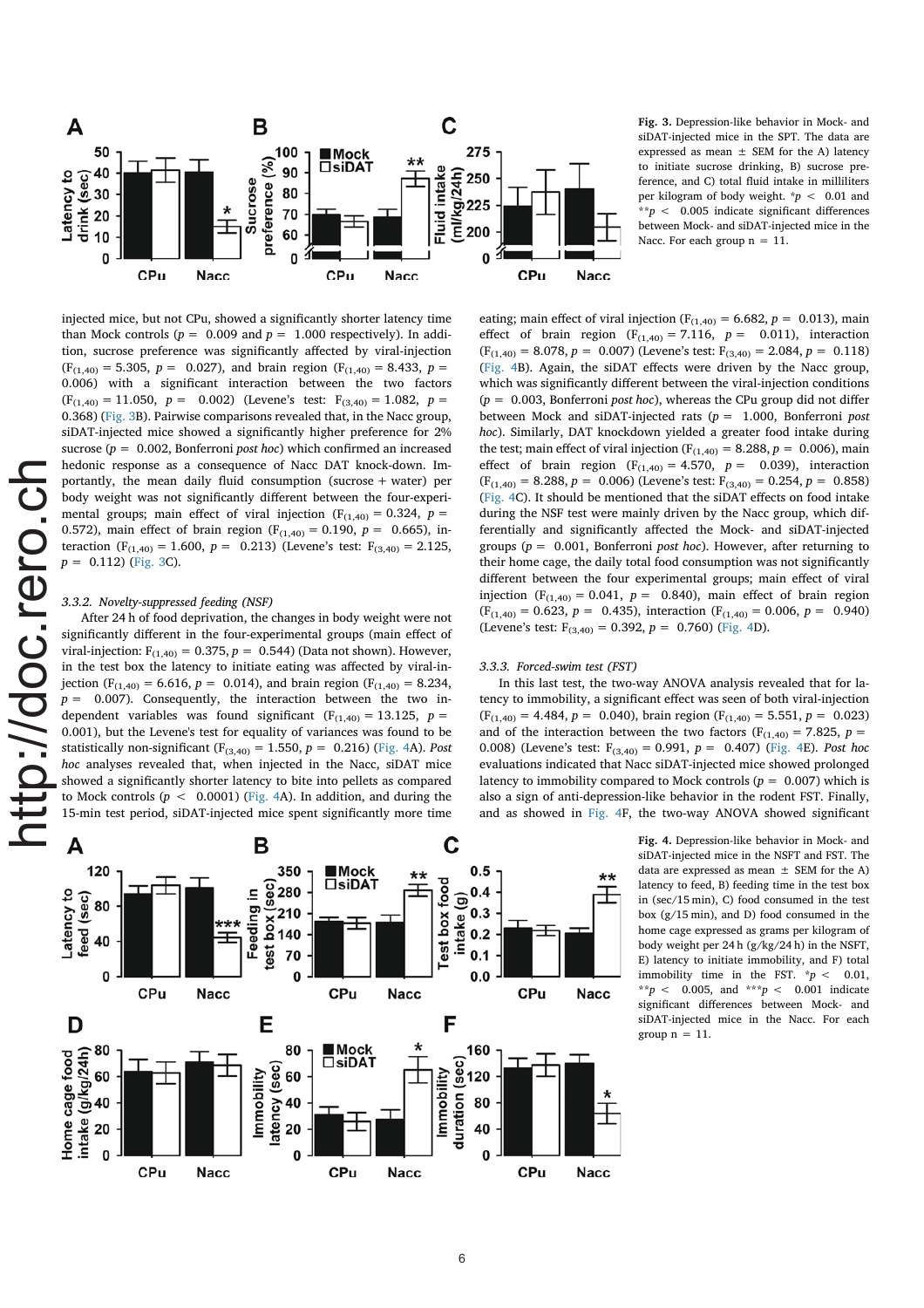

Fig. 5. Pearson's correlations. The data represent simple scatter regression between DAT mRNA levels in the Nacc with A) time spent in the center of the arena, B) number of fecal boli of the OF test, C) percentage of time into the OA, D) number of entries into the OA of the EPM test. E) total time spent in the light box in the LDB test, F) latency time to initiate sucrose drinking, G) sucrose preference of the SPT, H) latency time to initiate eating, I) time spent feeding in the test box during the 15 min test period of the NSFT, and J) total time spent immobile in the FST.

effects of both viral-injection ( $F_{(1,40)} = 5.186$ ,  $p = 0.028$ ) and brain region ( $F_{(1,40)} = 4.587$ ,  $p = 0.038$ ), and of their interaction on immobility  $(F_1, 40) = 6.890$ ,  $p = 0.012$ ) (Levene's test:  $F_{(3,40)} = 0.218$ ,  $p = 0.883$ ). Although there was a main effect of brain region across both groups, post hoc tests revealed that this effect was driven by the Nacc group. Indeed, immobility duration was significantly lower in Nacc mice injected with siDAT compared to Mock controls ( $p = 0.008$ , Bonferroni post hoc test). In contrast, no significant differences were found in the CPu group between Mock-and siDAT-injected mice  $(p =$ 1.000, Bonferroni post hoc test). These results indicate that the knockdown of DAT in the Nacc, but not in the CPu, attenuated depression-like behavior.

## 3.4. DAT mRNA in the Nacc correlated with anxiety- and depression-like behaviors

Pearson's correlation was used to establish the relationship between DAT mRNA levels in the Nacc, and measures of anxiety- and depressionlike behaviors and findings are displayed in Fig. 5 and Suppl. Fig. 2. In the OF test, the results have shown that DAT mRNA correlated negatively with the time spent in the center of the arena ( $r = -0.486$ ,  $p =$ 0.022; Fig. 5A), and positively with number of fecal boli recovered from the OF test ( $r = 0.714$ ,  $p < 0.0001$ ; Fig. 5B). However, there was no correlation between DAT mRNA levels and the number of line crossings  $(r = 0.112, p = 0.619;$  Suppl. Fig. 2A). In the EPM test, the Pearson's correlation coefficients revealed a negative correlation between DAT mRNA levels with the proportion of time spent in the OA (Pearson's test:  $r = -0.474$ ,  $p = 0.026$ ; Fig. 5C). Also, we found a negative correlation between DAT mRNA with the number ( $r = -0.565$ ,  $p =$ 0.006; Fig. 5D), and the percentage of entries into the OA ( $r = -0.596$ ,  $p = 0.003$ ; Suppl. Fig. 2B), but not with the number of CA entries  $(r = 0.272, p = 0.221$ ; Suppl. Fig. 2C). In addition, the Pearson correlation coefficient was used to determine any relationship between DAT mRNA expression and the parameters of the LDB test and the results indicated that DAT mRNA correlated negatively with the time spent in the light side of the box ( $r = -0.474$ ,  $p = 0.026$ ; Fig. 5E) and with the latency to enter the dark side of the box ( $r = -0.563$ ,  $p =$ 0.006; Suppl. Fig. 2D). However, there was a strong positive correlation between DAT mRNA with the latency to re-enter the light side of the box ( $r = 0.579$ ,  $p = 0.005$ ; Suppl. Fig. 2E), but not with the number of crossings between light and dark sides of the box ( $r = -0.059$ ,  $p =$ 0.795; Suppl. Fig. 2F). For depression-like behavior measures, DAT mRNAs correlated positively with the latency to drink sucrose  $(r = 0.523, p = 0.013;$  Fig. 5F), and negatively with the sucrose preference  $(r = -0.556, p = 0.007;$  Fig. 5G), but not with mean daily fluid consumption (sucrose + water) per body weight ( $r = 0.206$ ,  $p =$ 0.357; Suppl. Fig. 2G). Similarly, the Pearson's correlation coefficients indicate matching between DAT mRNA expression with the latency to bite into pellets ( $r = 0.582$ ,  $p = 0.004$ ; Fig. 5H). However, DAT mRNA correlated negatively with the time spent feeding ( $r = -0.515$ ,  $p =$ 0.014; Fig. 5I), and food intake  $(r = -0.549, p = 0.008;$  Suppl. Fig. 2H) in the test box during the test period, but not with the home cage daily total food consumption  $(r = -0.034, p = 0.882;$  Suppl. Fig. 2I). Finally, DAT mRNA in the Nacc correlated negatively with the latency to the first immobility period ( $r = -0.424$ ,  $p = 0.049$ ; Suppl. Fig. 2J), and positively with the immobility time ( $r = 0.628$ ,  $p =$ 0.002; Fig. 5J). Taken together, these findings suggest that mice with low DAT mRNA expression levels in the Nacc are most likely to correlate with reduced anxiety- and depression-like phenotypes.

### 3.5. DAT mRNA in the CPu did not correlate with anxiety- and depressionlike behaviors

We also used Pearson's correlation to establish the relationship between DAT mRNA levels in the CPu, and measures of anxiety- and depression-like behaviors. The findings are displayed in Fig. 6 and Suppl. Fig. 3. In the OF test, the results have shown that DAT mRNA had no correlation with the time spent in the center of the arena  $(r =$  $-0.119$ ,  $p = 0.596$ ; Fig. 6A), the number of fecal boli ( $r = -0.072$ ,  $p = 0.750$ ; Fig. 6B), or the number of line crossings ( $r = -0.051$ ,  $p =$ 0.821; Suppl. Fig. 3A). Also, in the EPM test the Pearson's correlation coefficients revealed no correlation between DAT mRNA with the time spent in the OA ( $r = -0.061$ ,  $p = 0.788$ ; Fig. 6C), the number ( $r =$  $-0.037$ ,  $p = 0.870$ ; Fig. 6D), and the percentage of entries in to the OA  $(r = 0.001, p = 0.998;$  Suppl. Fig. 3B), or the number of CA entries (*r*  $=$  -0.019,  $p = 0.935$ ; Suppl. Fig. 2C). In the LDB test, DAT mRNA did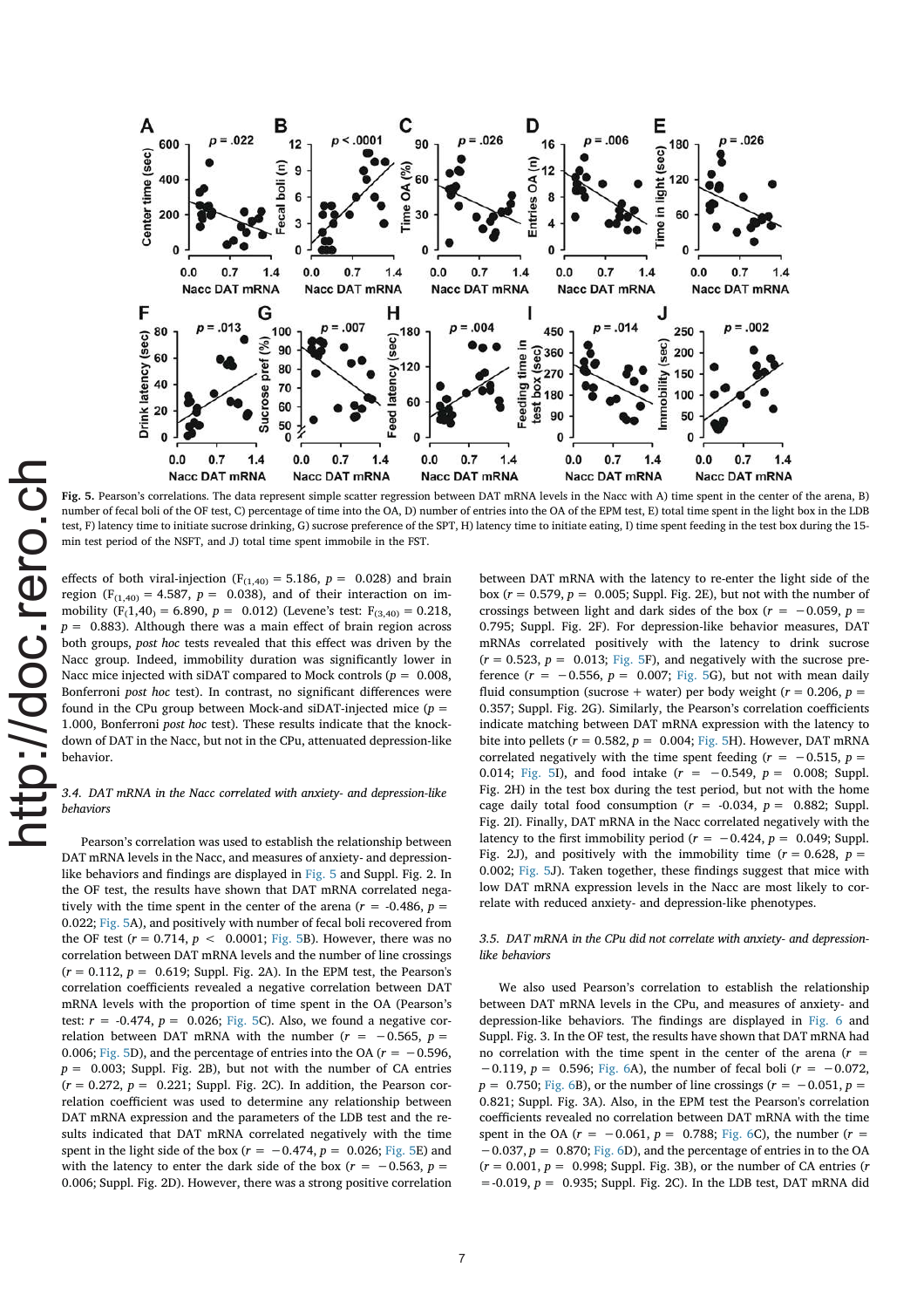

Fig. 6. Pearson's correlations. The data represent simple scatter regression between DAT mRNA levels in the CPu with A) time spent in the center of the arena, B) number of fecal boli of the OF test, C) percentage of time into the OA, D) number of entries into the OA of the EPM test, E) total time spent in the light box in the LDB test, F) latency time to initiate sucrose drinking, G) sucrose preference of the SPT, H) latency time to initiate eating, I) time spent feeding in the test box during the 15 min test period of the NSFT, and J) total time spent immobile in the FST.

not correlate with the time spent in the light side of the box ( $r = 0.033$ ,  $p = 0.883$ ; Fig. 6E), the latency to enter the dark side of the box  $(r = 0.010, p = 0.963;$  Suppl. Fig. 3D), the latency to re-enter the light side of the box ( $r = -0.160$ ,  $p = 0.476$ ; Suppl. Fig. 3E), or the number of transitions ( $r = 0.048$ ,  $p = 0.831$ ; Suppl. Fig. 3F). For depressionlike behavior measures, DAT mRNAs did not correlate with the drinking latency  $(r = -0.057, p = 0.801;$  Fig. 6F), the sucrose preference  $(r = 0.151, p = 0.502;$  Fig. 6G), or with the total fluid intake  $(r =$  $-0.313$ ,  $p = 0.156$ ; Suppl. Fig. 3G). For the NSF test, there was no correlation between DAT mRNA with feeding latency ( $r = -0.165$ ,  $p = 0.462$ ; Fig. 6H), feeding time ( $r = 0.032$ ,  $p = 0.888$ ; Fig. 6I), food intake  $(r = -0.121, p = 0.592$ ; Suppl. Fig. 3H) in the test box during the test period, or with food intake in the home cage ( $r = 0.015$ ,  $p =$ 0.948; Suppl. Fig. 3I). Finally, DAT mRNA in the CPu did not correlate with the latency to the first immobility period ( $r = 0.059$ ,  $p = 0.795$ ; Suppl. Fig. 3J), or with the immobility time ( $r = -0.251$ ,  $p = 0.260$ ; Fig. 6J). Taken together, these findings suggest that low DAT mRNA expression levels in the CPu had no effect on measures of anxiety- and depression-like behaviors.

### 4. Discussion

In the present study we examined the effects of DAT manipulation on anxiety- and depression-like behaviors in adult mice. The major findings are that lentiviral-mediated knock down of DAT in the Nacc, but not in the CPu, triggered an anxiolytic-like effect, demonstrated, consistently, by significant behavioral alterations in the OF test (central area entry, and number of fecal boli), the EPM test (time spent and entries into the open arms), and LDB test (latency to enter the dark side and time spent in the light side of the box). In addition, DAT knock down also altered depression-like behavior in the SPT (latency and sucrose preference), the NSF (latency to initiate eating and food intake in the test box), and the FST (latency to initiate immobility and immobility time). We also showed that stereotaxic injection of DAT siRNA-expressing lentiviral vectors stably reduced DAT mRNA expression in both regions. However, measures of anxiety and depression parameters only correlated with DAT mRNA alterations in the Nacc. DAT has been found to be highly expressed in brain regions associated with mood disorders. For example, Richtand and colleagues reported more than 20 years ago that DAT mRNA was differentially expressed in the brain and was detected solely in cell bodies of dopaminergic neurons with highest localization patterns in the SNc/VTA [66]. Also, using immunohistochemistry, DAT was found in areas with well-known dopaminergic circuitry such as the mesostriatal, mesolimbic, and mesocortical pathways, DAT-immunoreactivity was enhanced in the SNc and VTA with dense and heterogeneous staining in the striatum and Nacc [67]. Given its anatomical distribution, many studies have implicated DAT in the pathophysiology of psychiatric disorders [23–25].

To further investigate the physiological implication of DAT in mood disorders, we explored the effect of DAT manipulation on anxiety- and depression-like behaviors in adult mice using DAT shRNA-expressing lentiviral vectors. These vectors have been successfully used in our previous studies [26,27,37]. Using OF, EPM and LDB tests we found that anxiety-like behavior was reduced following DAT knock-down in the Nacc. More importantly, these effects were region specific as DAT manipulation in the CPu had no effect. Our findings are perfectly in line with previously published studies using DAT deficient mice in which anxiety-like behavior seemed to be reduced, compared to WT controls, in the EPM and LDB assays [68]. Also, and compared to WT, DAT KO mice spent more time in the OA, suggesting that they were less anxious in the EPM test, with no indication of hyperactivity, as both genotypes showed the same number of total entries [69]. In addition, transgenic mice lacking the limbic system-associated membrane protein (Lsamp) gene displayed reduced anxiety that was associated with lower level of DAT mRNA in the mesencephalon as measured by qRT-PCR [70]. However, other results showed that DAT ablation-induced alterations, affected locomotor activity in a novel as well as in a familiar environment because, when repetitively exposed to the same environment for a long duration (up to 10 h), DAT KO showed no locomotor adaptation [71]. In the mice striatum, disruption of DAT gene leads to a 50% reduction or complete ablation of DAT expression of heterozygous (HET) and KO [72]. Using quantitative RT-PCR we showed that the reduction in DAT expression is approximately 70%. In terms of comparisons to genetically modified mice this places this degree of reduction, using siRNA-expressing lentiviral vectors, somewhere between HET and KO mice (e.g. between a 50% and 100% reduction in DAT expression), and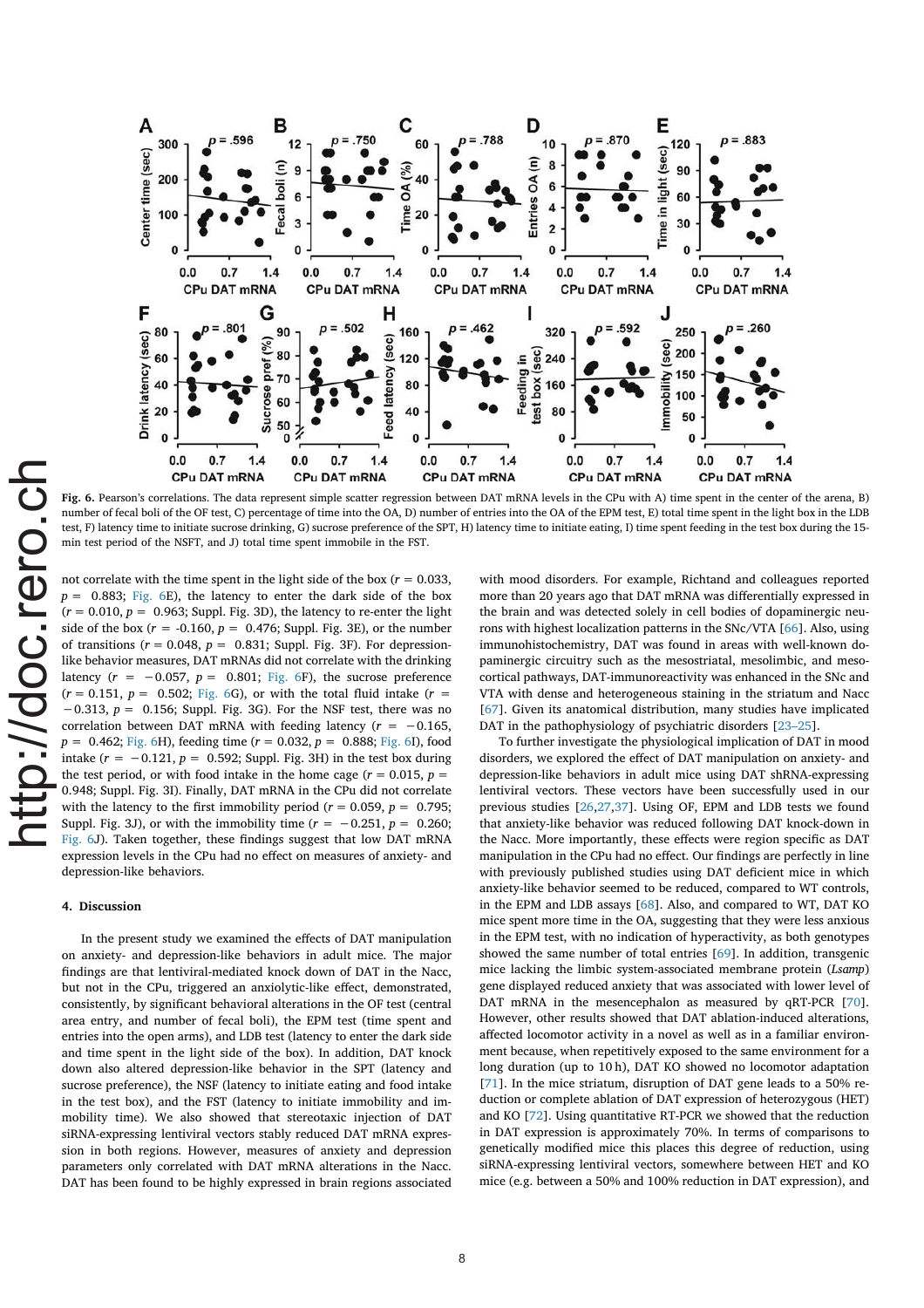our findings are somehow in line of those of Pogorelov and colleagues. In fact, and compared to other genotypes, HET mice are less anxious they are actively involved in novelty-seeking behaviors that include increased time spent in the center of the OF, enhanced investigation of objects, and increased free exploration of a novel environment [73]. In contrast, KO mice exhibited neophobia when originally exposed to novel conditions. Over time the anxiety-like response acclimatizes and behaviors become activated and stereotyped, these behaviors are distinct from exploration or novelty seeking [73]. Eventhough increased activity in the center zone across days is suggestive of cocaine-induced behavioral sensitization in naive animals [74], it is legitimate to speculate that they are associated to exploration. One possible explanation is that the formation of a regular exploratory behavior of the novel environment was affected by the significant hyperactivity of DAT KO, which in turn prevents the locomotor adaptation during subsequent introduction to the environment. In the contrary, the anxiolytic-like phenotype observed in the current study following DAT knockdown in the Nacc was not associated to locomotor impairment, suggesting that, compared to genetically engineered transgenic mice, viral vectors' technology was a relatively reliable method for in vivo assessment of DAT in the brain. Regardless, the manifestation of anxiety disorders required a functional DAT because in a previous report, Yorgason and colleagues found a significant negative correlation between EPM openarm time and both dopamine release and uptake [75] regulated by increased transporter activity, supporting the idea that elevated accumbal dopaminergic transmission may be correlated with increased anxiety-like behavior.

The relationship between anxiety and DAT/dopamine activity is rather inconsistent and may vary by brain region. For example, although systemic injection of apomorphine in rats (dopaminergic agonist) produced an anxiolytic-like response [76], intra-basolateral amygdala (BLA) infusion of either SKF38393 or quinpirole, D1 and D2 agonists respectively, increased anxiety-like behaviors [77]. More surprisingly, a potential differential and opposing role of dopamine in the central versus the basolateral amygdala was reported [78]. Taken together, although, the exact mechanism is not clear, our finding of significant correlations between OF and EPM measures and DAT mRNA expression supports the conception that lower accumbal DAT levels may be related with decreased anxiety-like behavior.

We also investigated whether DAT manipulation is involved in depression-like behavior using SPT, NSFT and FST. Our findings suggested that depression-like behavior was attenuated in siDAT-expressing mice. In fact, sucrose preference, latency to feed and immobility time were significantly reduced following DAT mRNA knockdown using shRNAexpressing viral vectors, in the Nacc, compared with control mice (Mock vector), suggesting that DAT activity in the Nacc, but not in the CPu, plays a crucial role in depression-like behavior in mice. Our findings agree with those of Dutta and colleagues who showed that the monoamine transporter inhibitor D-161, showed significant activity in reducing immobility in the FST and TST with no effect on motor activation [79]. Also, DAT blocker bupropion (2 and 4 mg/kg), tested using the FST, decreased the immobility time of the inbred mouse strain C57BL/6 J Rj [80], and produced clinically effective anti-depressant actions, with in vivo brain microdialysis studies demonstrating that, accumbal extracellular dopamine increased following chronic administration of bupropion [81]. More recently, it was found that depressed patients had greater DAT expression on both sides of the striatum and that bupropion's treatment reduced significantly DAT binding in the striatum [82]. Also, the triple reuptake inhibitors JZAD-IV-22, TP1, and D-473 that block the dopamine, norepinephrine, and serotonin transporters exhibited antidepressant-like efficacy in the FST and/or TST without locomotor stimulant or sensitization properties [83–85]. However, deep brain stimulation of the medial forebrain bundle in male Wistar rats showed a significant increase in swimming duration, that was associated to a significant increase in DAT protein expression in the hippocampus [86].

To examine the role of DAT in models of depression, KO mice were studied in the FST and TST and results indicated that DAT transgenics exhibited less immobility. In the same study, DAT KO showed a significant higher consumption of sucrose solution, in the SPT, compared to their WT controls, indicating decreased anhedonia in DAT transgenics [87], suggesting an overall anti-depressant-like phenotype. One can speculate that alterations in behavior in the FST between DAT transgenics and their WT littermates were due to increase hyperactivity (in DAT KO) as concluded in a previous study [71]. However, Perona and colleagues clearly showed that swimming, and immobility were almost abolished in DAT KO, replaced with tenacious and continuous climbing (e.g. escape attempts) [87], indicating an anti-depressant-like behavior.

For DAT constitutive KO mice, it is virtually impossible to assign behavioral alterations to a specific brain structure or pathway, or even to the nervous system as the mutation is present in all cells of the brain as well as many peripheral organs. Also, because the mutation is present from the earliest stages of development, it is generally uncertain whether the observed phenotypic changes are the result of DAT loss or whether it is due to functional compensatory properties that the animal has adapted throughout development. To overcome these limitations, we strongly believe that, compared to DAT constitutive KO mice, the lentiviral-mediated gene transfer approach, used in the current study, is a relatively rapid and reliable method for in vivo assessment of DAT in the brain. In fact, the stereotaxic injection is believed to be tissue-specific providing a spatial control. In addition, DAT knockdown occurred in a temporally-selective manner in the adult mouse and does not include any possibility of compensatory adaptations during development. In support of our findings, optogenetic stimulation of VTA dopaminergic neurons, using adeno-associated virus, relieves chronic stressinduced depressive behavior in FST [88] suggesting that hypodopaminergia may be implicated in depressive-like behaviors.

Although, the detailed neuronal mechanisms underlying the antidepressant effects of DAT knockdown are not clear, the outcome from the current study indicates that enhancing dopaminergic signaling may be sufficient to observe antidepressant-like effects in three behavioral models. In fact, reduced dopamine activity in the mesocortical circuit is suggested to play a critical role in expressing anhedonia, a core symptom of depression in humans [89]. Therefore, we speculate that DAT reductions in the Nacc would certainly be associated with increased dopamine levels and that the increase in sucrose preference and decrease immobility in the current study may reflect this mechanism. In fact, drugs that increase dopamine release/function have an antidepressant-like profile in patients and animal models of depression [90,91]. One could argue that the molecular measurements were performed following the behavioral tests. This raises the possibility that the changes of DAT expression levels observed in the Nacc may be the result of the lentiviral injection, the alterations in behavior, or both. Further studies are needed to a better understanding of this issue.

Despite the fact that studies using imaging techniques yielded conflicting results, there is substantial evidence for a role of DAT in depression in humans. For example, using SPECT with a high-affinity DAT radioligand, studies indicated that, in patients with MDD, DAT density was significantly higher comparted to controls [92,93]. However, when the density of DAT was assessed in other studies, the data indicated decreases in striatal DAT binding in depressed patients [24,94]. Likewise, in Parkinsonian patients, measures for anxiety and depression were associated with diminished left anterior putamen DAT binding [95], and striatal DAT binding was significantly lower in depressed versus non-depressed cervical dystonia patients [96]. The significant flaw in the results reported above is the absence of repeated cross-sectional studies that examine variations during phases of illness. Preferably future studies should focus on clarifying phase-related DAT alterations by studying patients in depressive episodes to determine the direction of causality.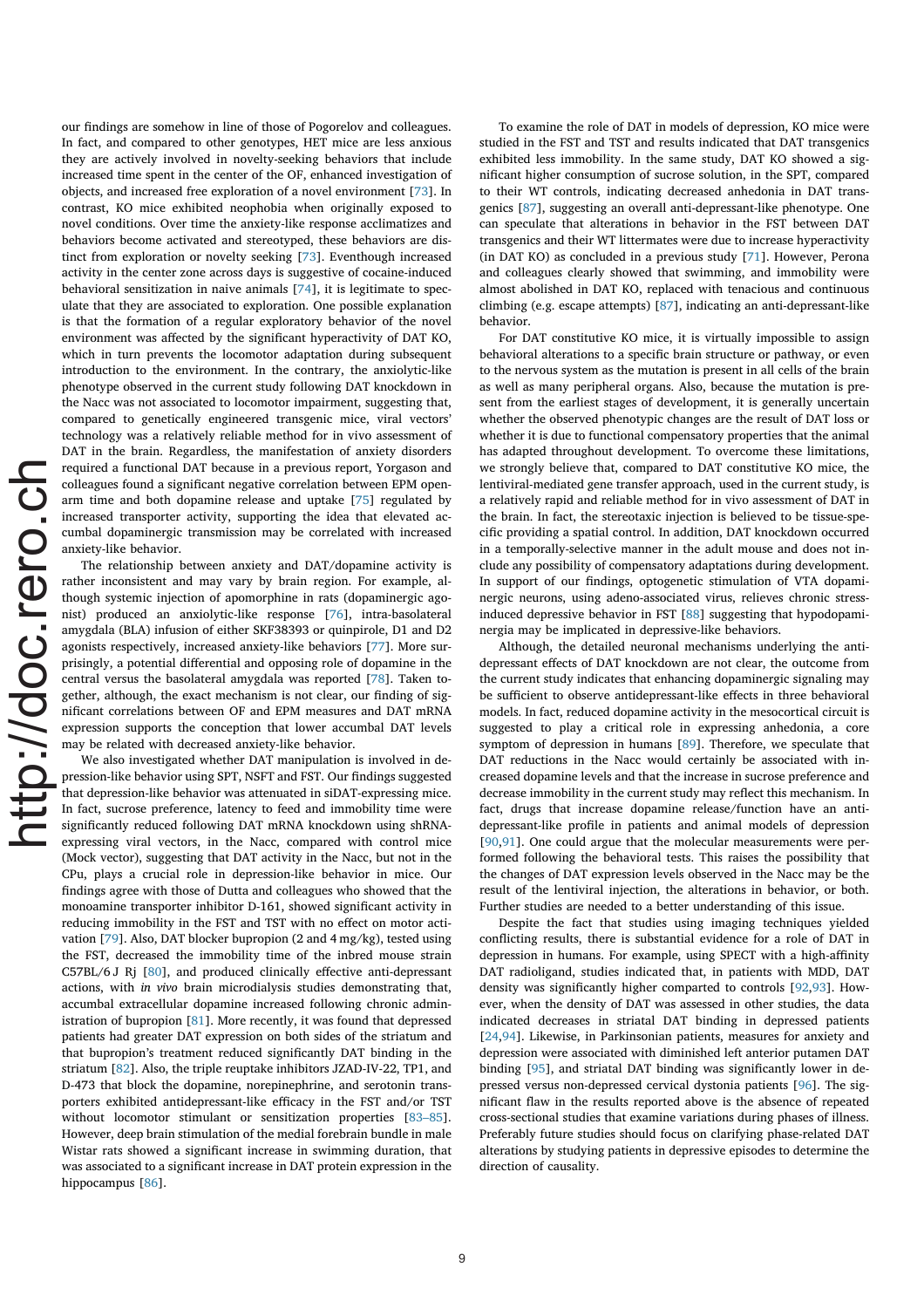### 5. Conclusion

In Summary, DAT knockdown in the Nacc, but not in the CPu, improve anxiety- and depression-like symptoms in adult mice and the data illustrate the complex way DAT contributes to emotional behavior. Although dopamine/DAT interactions with affective disorders are still being clarified, our findings support the possibility that developing new selective DAT inhibitors would be of great therapeutic value against anxiety and depression disorders.

### Authors' contribution

AB designed the study and wrote the protocol. AB and JLD managed the literature searches and analyses. AB undertook the statistical analysis, and AB and JLD wrote the first draft of the manuscript. All authors contributed to and have approved the final manuscript.

#### Role of the funding source

AB was supported by grants from the United Arab Emirates University (No. NP/13/05) and the National Research foundation (No. 31M082). JLD received grants from the Swiss National Science Foundation3100-059350 and 3100AO-100686. The funders had no further role in study design, analysis, writing of the report, or in the decision to submit the paper for publication.

### Disclosure/conflict of interest

The authors have no financial interests that might be perceived to influence the results, or the discussion reported in this article.

#### Acknowledgments

The authors would like to acknowledge Mrs. Christine Deforel-Poncet and Dr. Frederic Boyer for their technical assistance with the lentiviral vectors' preparation. The authors are also grateful to Mr. Mohamed Shafiullah and Dr. Mahmoud Hag Ali from the Central Animal Facility for their advice on animal care and welfare.

#### Appendix A. Supplementary data

Supplementary data associated with this article can be found, in the online version, at https://doi.org/10.1016/j.bbr.2018.10.028.

### References

- [1] WHO, Depression and Other Common Mental Disorders: Global Health Estimates, (2017).
- [2] T. Lancet, GBD 2015: from big data to meaningful change, Lancet 388 (10053) (2016) 1447.
- [3] K. Kitahama, I. Nagatsu, M. Geffard, T. Maeda, Distribution of dopamine-immunoreactive fibers in the rat brainstem, J. Chem. Neuroanat. 18 (1-2) (2000) 1–9.
- [4] R. Adolfsson, C.G. Gottfries, B.E. Roos, B. Winblad, Post-mortem distribution of dopamine and homovanillic acid in human brain, variations related to age, and a review of the literature, J. Neural Transm. 45 (2) (1979) 81–105.
- [5] S. Hama, T. Murakami, H. Yamashita, K. Onoda, S. Yamawaki, K. Kurisu, Neuroanatomic pathways associated with monoaminergic dysregulation after stroke, Int. J. Geriatr. Psychiatry (2016).
- K.A. Raczka, M.L. Mechias, N. Gartmann, A. Reif, J. Deckert, M. Pessiglione, R. Kalisch, Empirical support for an involvement of the mesostriatal dopamine system in human fear extinction, Transl. Psychiatry 1 (2011) e12.
- [7] J. Tiihonen, J. Kuikka, K. Bergstrom, U. Lepola, H. Koponen, E. Leinonen, Dopamine reuptake site densities in patients with social phobia, Am. J. Psychiatry 154 (2) (1997) 239–242.
- [8] J. Sareen, D.W. Campbell, W.D. Leslie, K.L. Malisza, M.B. Stein, M.P. Paulus, L.B. Kravetsky, K.D. Kjernisted, J.R. Walker, J.P. Reiss, Striatal function in generalized social phobia: a functional magnetic resonance imaging study, Biol. Psychiatry 61 (3) (2007) 396–404.
- [9] W.A. Cass, N.R. Zahniser, K.A. Flach, G.A. Gerhardt, Clearance of exogenous dopamine in rat dorsal striatum and nucleus accumbens: role of metabolism and effects of locally applied uptake inhibitors, J. Neurochem. 61 (6) (1993) 2269–2278.
- [10] J.A. Moron, A. Brockington, R.A. Wise, B.A. Rocha, B.T. Hope, Dopamine uptake through the norepinephrine transporter in brain regions with low levels of the dopamine transporter: evidence from knock-out mouse lines, J. Neurosci. 22 (2) (2002) 389–395.
- [11] B. Giros, S. el Mestikawy, L. Bertrand, M.G. Caron, Cloning and functional characterization of a cocaine-sensitive dopamine transporter, FEBS Lett. 295 (1-3) (1991) 149–154.
- [12] J.U. Fog, H. Khoshbouei, M. Holy, W.A. Owens, C.B. Vaegter, N. Sen, Y. Nikandrova, E. Bowton, D.G. McMahon, R.J. Colbran, L.C. Daws, H.H. Sitte, J.A. Javitch, A. Galli, U. Gether, Calmodulin kinase II interacts with the dopamine transporter C terminus to regulate amphetamine-induced reverse transport, Neuron 51 (4) (2006) 417–429.
- [13] M.C. Shih, M.Q. Hoexter, L.A. Andrade, R.A. Bressan, Parkinson's disease and dopamine transporter neuroimaging: a critical review, Sao Paulo Med. J. 124 (3)  $(2006)$  168–175.
- [14] N. Sinha, M. Firbank, J.T. O'Brien, Biomarkers in dementia with Lewy bodies: a review, Int. J. Geriatr. Psychiatry 27 (5) (2012) 443–453.
- [15] P. Seeman, H.B. Niznik, Dopamine receptors and transporters in Parkinson's disease and schizophrenia, FASEB J. 4 (10) (1990) 2737–2744.
- [16] S. Kasper, J. Tauscher, M. Willeit, M. Stamenkovic, A. Neumeister, B. Kufferle, C. Barnas, J. Stastny, N. Praschak-Rieder, L. Pezawas, M. de Zwaan, S. Quiner, W. Pirker, S. Asenbaum, I. Podreka, T. Brucke, Receptor and transporter imaging studies in schizophrenia, depression, bulimia and Tourette's disorder–implications for psychopharmacology, World J. Biol. Psychiatry 3 (3) (2002) 133–146.
- [17] W.L. Nyhan, Dopamine function in Lesch-Nyhan disease, Environ. Health Perspect. 108 (Suppl 3) (2000) 409–411.
- [18] D. Leo, R.R. Gainetdinov, Transgenic mouse models for ADHD, Cell Tissue Res. 354 (1) (2013) 259–271.
- [19] V. Narayanaswami, A.C. Thompson, L.A. Cassis, M.T. Bardo, L.P. Dwoskin, Dietinduced obesity: dopamine transporter function, impulsivity and motivation, Int. J. Obes. (Lond.) 37 (8) (2013) 1095–1103.
- [20] G. Camardese, D. Di Giuda, M. Di Nicola, F. Cocciolillo, A. Giordano, L. Janiri, R. Guglielmo, Imaging studies on dopamine transporter and depression: a review of literature and suggestions for future research, J. Psychiatr. Res. 51 (2014) 7–18.
- [21] C.N. Haile, T.R. Kosten, T.A. Kosten, Pharmacogenetic treatments for drug addiction: cocaine, amphetamine and methamphetamine, Am. J. Drug Alcohol Abuse 35 (3) (2009) 161–177.
- [22] S.P. Runyon, F.I. Carroll, Dopamine transporter ligands: recent developments and therapeutic potential, Curr. Top. Med. Chem. 6 (17) (2006) 1825–1843.
- [23] J.A. den Boer, Social anxiety disorder/social phobia: epidemiology, diagnosis, neurobiology, and treatment, Compr. Psychiatry 41 (6) (2000) 405–415.
- [24] J.H. Meyer, S. Kruger, A.A. Wilson, B.K. Christensen, V.S. Goulding, A. Schaffer, C. Minifie, S. Houle, D. Hussey, S.H. Kennedy, Lower dopamine transporter binding potential in striatum during depression, Neuroreport 12 (18) (2001) 4121–4125.
- [25] A. Anand, G. Barkay, M. Dzemidzic, D. Albrecht, H. Karne, Q.H. Zheng, G.D. Hutchins, M.D. Normandin, K.K. Yoder, Striatal dopamine transporter availability in unmedicated bipolar disorder, Bipolar Disord. 13 (4) (2011) 406–413.
- [26] W. Adriani, F. Boyer, L. Gioiosa, S. Macri, J.L. Dreyer, G. Laviola, Increased impulsive behavior and risk proneness following lentivirus-mediated dopamine transporter over-expression in rats' nucleus accumbens, Neuroscience 159 (1)  $(2009)$  47–58.
- [27] W. Adriani, F. Boyer, D. Leo, R. Canese, F. Podo, C. Perrone-Capano, J.L. Dreyer, G. Laviola, Social withdrawal and gambling-like profile after lentiviral manipulation of DAT expression in the rat accumbens, Int. J. Neuropsychopharmacol. 13 (10) (2010) 1329–1342.
- [28] L. Booij, C.A. Swenne, J.F. Brosschot, P.M. Haffmans, J.F. Thayer, A.J. Van der Does, Tryptophan depletion affects heart rate variability and impulsivity in remitted depressed patients with a history of suicidal ideation, Biol. Psychiatry 60 (5) (2006) 507–514.
- [29] J.L. Hudson, M. Gradisar, A. Gamble, C.A. Schniering, I. Rebelo, The sleep patterns and problems of clinically anxious children, Behav. Res. Ther. 47 (4) (2009) 339–344.
- [30] K. Laas, D. Eensoo, M. Paaver, K.P. Lesch, A. Reif, J. Harro, Further evidence for the association of the NPSR1 gene A/T polymorphism (Asn107Ile) with impulsivity and hyperactivity, J. Psychopharmacol. 29 (8) (2015) 878–883.
- [31] G.K. O'Malley, L. McHugh, N. Mac Giollabhui, J. Bramham, Characterizing adult attention-deficit/hyperactivity-disorder and comorbid borderline personality disorder: ADHD symptoms, psychopathology, cognitive functioning and psychosocial factors, Eur. Psychiatry 31 (2016) 29–36.
- [32] C. Lahmann, R.H. Clark, M. Iberl, F.M. Ashcroft, A mutation causing increased KATP channel activity leads to reduced anxiety in mice, Physiol. Behav. 129 (2014) 79–84.
- [33] L. Gutknecht, S. Popp, J. Waider, F.M. Sommerlandt, C. Goppner, A. Post, A. Reif, D. van den Hove, T. Strekalova, A. Schmitt, M.B. Colavarsigmao, C. Sommer, R. Palme, K.P. Lesch, Interaction of brain 5-HT synthesis deficiency, chronic stress and sex differentially impact emotional behavior in Tph2 knockout mice, Psychopharmacology (Berl.) 232 (14) (2015) 2429–2441.
- [34] F. Vahid-Ansari, M. Daigle, M.C. Manzini, K.F. Tanaka, R. Hen, S.D. Geddes, J.C. Beique, J. James, Z. Merali, P.R. Albert, Abrogated Freud-1/Cc2d1a repression of 5-HT1A autoreceptors induces fluoxetine-resistant anxiety/depression-like behavior, J. Neurosci. 37 (49) (2017) 11967–11978.
- [35] O. Lopatina, T. Yoshihara, T. Nishimura, J. Zhong, S. Akther, A.A. Fakhrul, M. Liang, C. Higashida, K. Sumi, K. Furuhara, Y. Inahata, J.J. Huang, K. Koizumi, S. Yokoyama, T. Tsuji, Y. Petugina, A. Sumarokov, A.B. Salmina, K. Hashida, Y. Kitao, O. Hori, M. Asano, Y. Kitamura, T. Kozaka, K. Shiba, F. Zhong, M.J. Xie, M. Sato, K. Ishihara, H. Higashida, Anxiety- and depression-like behavior in mice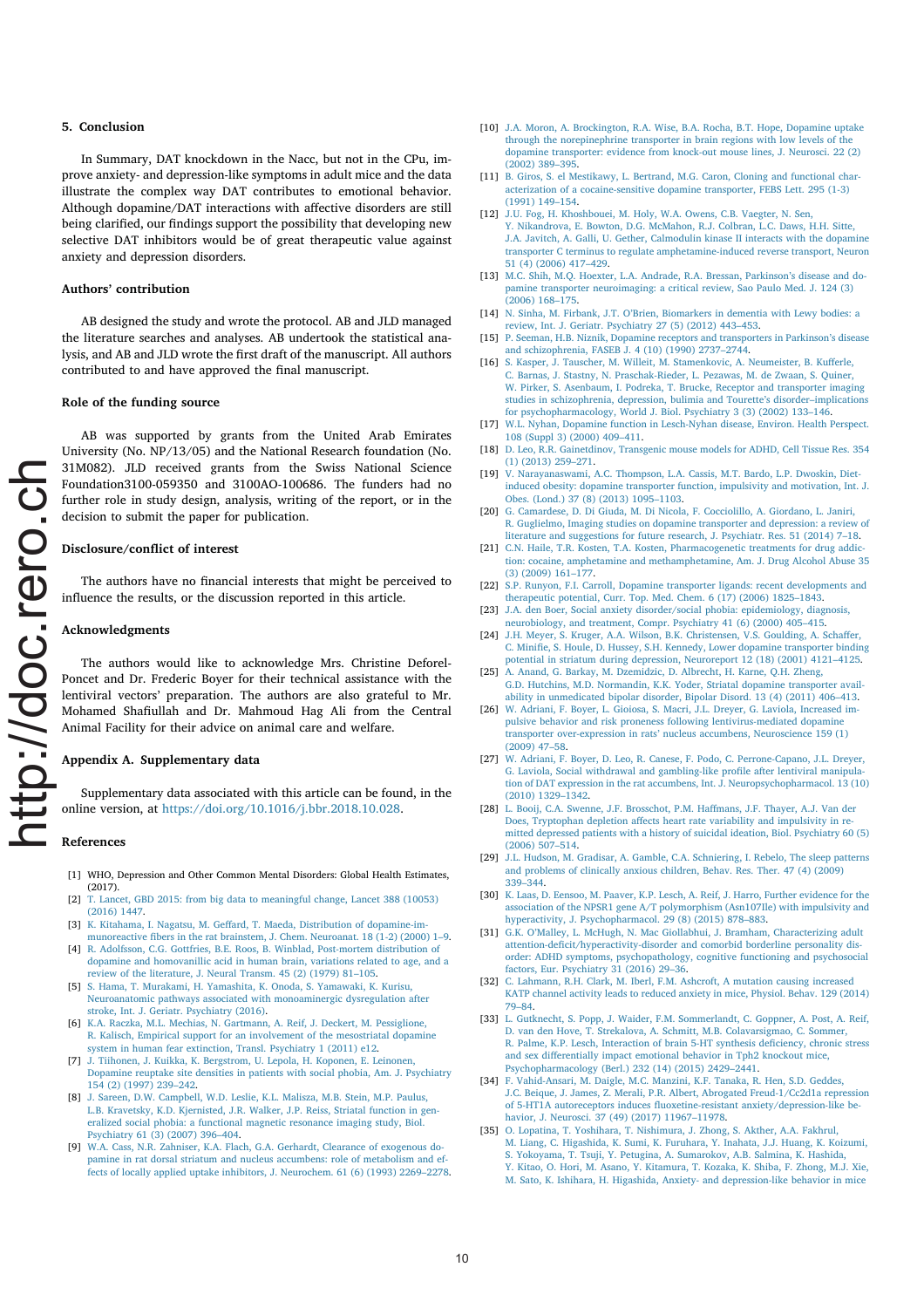lacking the CD157/BST1 gene, a risk factor for Parkinson's disease, Front. Behav. Neurosci. 8 (2014) 133.

- [36] C.J. Barnard, N. Luo, Acquisition of dominance status affects maze learning in mice, Behav. Processes 60 (1) (2002) 53–59.
- [37] F. Boyer, J.L. Dreyer, The role of gamma-synuclein in cocaine-induced behaviour in rats, Eur. J. Neurosci. 27 (11) (2008) 2938–2951.
- [38] A. Bahi, F. Boyer, G. Bussard, J.L. Dreyer, Silencing dopamine D3-receptors in the nucleus accumbens shell in vivo induces changes in cocaine-induced hyperlocomotion, Eur. J. Neurosci. 21 (12) (2005) 3415–3426.
- [39] A. Bahi, F. Boyer, C. Gumy, T. Kafri, J.L. Dreyer, In vivo gene delivery of urokinasetype plasminogen activator with regulatable lentivirus induces behavioural changes in chronic cocaine administration, Eur. J. Neurosci. 20 (12) (2004) 3473–3488.
- [40] A. Bahi, F. Boyer, M. Kolira, J.L. Dreyer, In vivo gene silencing of CD81 by lentiviral expression of small interference RNAs suppresses cocaine-induced behaviour, J. Neurochem. 92 (5) (2005) 1243–1255.
- [41] A. Bahi, The oxytocin receptor impairs ethanol reward in mice, Physiol. Behav. 139 (2015) 321–327.
- [42] A. Bahi, S. Al Mansouri, E. Al Maamari, Nucleus accumbens lentiviral-mediated gain of function of the oxytocin receptor regulates anxiety- and ethanol-related behaviors in adult mice, Physiol. Behav. 164 (Pt A) (2016) 249–258.
- [43] A. Bahi, J.L. Dreyer, Involvement of nucleus accumbens dopamine D1 receptors in ethanol drinking, ethanol-induced conditioned place preference, and ethanol-induced psychomotor sensitization in mice, Psychopharmacology (Berl.) 222 (1) (2012) 141–153.
- [44] K.B.J. Franklin, G. Paxinos, The Mouse Brain in Stereotaxic Coordinates, New York (1996).
- [45] A. Bahi, Individual differences in elevated plus-maze exploration predicted higher ethanol consumption and preference in outbred mice, Pharmacol. Biochem. Behav. 105 (2013) 83–88.
- [46] A. Bahi, Decreased anxiety, voluntary ethanol intake and ethanol-induced CPP acquisition following activation of the metabotropic glutamate receptor 8 "mGluR8", Pharmacol. Biochem. Behav. 155 (2017) 32–42.
- [47] A. Bahi, S. Al Mansouri, E. Al Memari, M. Al Ameri, S.M. Nurulain, S. Ojha, Beta-Caryophyllene, a CB2 receptor agonist produces multiple behavioral changes relevant to anxiety and depression in mice, Physiol. Behav. 135 (2014) 119–124.
- [48] S. Pellow, P. Chopin, S.E. File, M. Briley, Validation of open:closed arm entries in an elevated plus-maze as a measure of anxiety in the rat, J. Neurosci. Methods 14 (3) (1985) 149–167.
- [49] A. Bahi, Environmental enrichment reduces chronic psychosocial stress-induced anxiety and ethanol-related behaviors in mice, Prog. Neuropsychopharmacol. Biol. Psychiatry 77 (2017) 65–74.
- [50] A. Bahi, J.S. Schwed, M. Walter, H. Stark, B. Sadek, Anxiolytic and antidepressantlike activities of the novel and potent non-imidazole histamine H(3) receptor antagonist ST-1283, Drug Des. Dev. Ther. 8 (2014) 627–637.
- [51] G.S. Wable, J.Y. Min, Y.W. Chen, C. Aoki, Anxiety is correlated with running in adolescent female mice undergoing activity-based anorexia, Behav. Neurosci. 129 (2) (2015) 170–182.
- [52] T. Okonogi, R. Nakayama, T. Sasaki, Y. Ikegaya, Characterization of peripheral activity states and cortical local field potentials of mice in an elevated plus maze test, Front. Behav. Neurosci. 12 (2018) 62.
- [53] J. Crawley, F.K. Goodwin, Preliminary report of a simple animal behavior model for the anxiolytic effects of benzodiazepines, Pharmacol. Biochem. Behav. 13 (2) (1980) 167–170.
- [54] I. Heinla, J. Ahlgren, E. Vasar, V. Voikar, Behavioural characterization of C57BL/6N and BALB/c female mice in social home cage—effect of mixed housing in complex environment, Physiol. Behav. 188 (2018) 32–41.
- [55] S.K. Rouzer, J.M. Cole, J.M. Johnson, E.I. Varlinskaya, M.R. Diaz, Moderate maternal alcohol exposure on gestational day 12 impacts anxiety-like behavior in offspring, Front. Behav. Neurosci. 11 (2017) 183.
- [56] R.R. Gelineau, N.L. Arruda, J.A. Hicks, I. Monteiro De Pina, A. Hatzidis, J.A. Seggio, The behavioral and physiological effects of high-fat diet and alcohol consumption:
- sex differences in C57BL6/J mice, Brain Behav. 7 (6) (2017) e00708. [57] A. Bahi, V. Chandrasekar, J.L. Dreyer, Selective lentiviral-mediated suppression of microRNA124a in the hippocampus evokes antidepressants-like effects in rats, Psychoneuroendocrinology 46 (2014) 78–87.
- [58] R.D. Porsolt, A. Bertin, M. Jalfre, Behavioral despair in mice: a primary screening test for antidepressants, Arch. Int. Pharmacodyn. Ther. 229 (2) (1977) 327–336.
- [59] A. Bahi, J.L. Dreyer, Hippocampus-specific deletion of tissue plasminogen activator "tPA" in adult mice impairs depression- and anxiety-like behaviors, Eur. Neuropsychopharmacol. 22 (9) (2012) 672–682.
- [60] K. Hirani, R.T. Khisti, C.T. Chopde, Behavioral action of ethanol in Porsolt's forced swim test: modulation by 3 alpha-hydroxy-5 alpha-pregnan-20-one, Neuropharmacology 43 (8) (2002) 1339–1350.
- [61] C. Perez-Garcia, L. Morales, M.V. Cano, I. Sancho, L.F. Alguacil, Effects of histamine H3 receptor ligands in experimental models of anxiety and depression, Psychopharmacology (Berl.) 142 (2) (1999) 215–220.
- [62] A. Dhir, S.K. Kulkarni, Risperidone, an atypical antipsychotic enhances the antidepressant-like effect of venlafaxine or fluoxetine: possible involvement of alpha-2 adrenergic receptors, Neurosci. Lett. 445 (1) (2008) 83–88.
- [63] K. Socala, D. Nieoczym, E. Wyska, E. Poleszak, P. Wlaz, Sildenafil, a phosphodiesterase type 5 inhibitor, reduces antidepressant-like activity of paroxetine in the forced swim test in mice, Pharmacol. Rep. 64 (5) (2012) 1259–1266.
- [64] A. Djillani, M. Pietri, S. Moreno, C. Heurteaux, J. Mazella, M. Borsotto, Shortened spadin analogs display better TREK-1 inhibition, in vivo stability and antidepressant activity, Front. Pharmacol. 8 (2017) 643.
- [65] J.A. Gordon, R. Hen, Genetic approaches to the study of anxiety, Annu. Rev.

Neurosci. 27 (2004) 193–222.

- [66] N.M. Richtand, J.R. Kelsoe, D.S. Segal, R. Kuczenski, Regional quantification of dopamine transporter mRNA in rat brain using a ribonuclease protection assay, Neurosci. Lett. 200 (2) (1995) 73–76.
- [67] B.J. Ciliax, G.W. Drash, J.K. Staley, S. Haber, C.J. Mobley, G.W. Miller, E.J. Mufson, D.C. Mash, A.I. Levey, Immunocytochemical localization of the dopamine transporter in human brain, J. Comp. Neurol. 409 (1) (1999) 38–56.
- [68] A.C. Carpenter, T.P. Saborido, G.D. Stanwood, Development of hyperactivity and anxiety responses in dopamine transporter-deficient mice, Dev. Neurosci. 34 (2-3) (2012) 250–257.
- [69] S. Weiss, M. Nosten-Bertrand, J.M. McIntosh, B. Giros, M.P. Martres, Nicotine improves cognitive deficits of dopamine transporter knockout mice without long-term tolerance, Neuropsychopharmacology 32 (12) (2007) 2465–2478.
- [70] J. Innos, E. Leidmaa, M.A. Philips, S. Sutt, A. Alttoa, J. Harro, S. Koks, E. Vasar, Lsamp(-)/(-) mice display lower sensitivity to amphetamine and have elevated 5-HT turnover, Biochem. Biophys. Res. Commun. 430 (1) (2013) 413–418.
- [71] C. Spielewoy, C. Roubert, M. Hamon, M. Nosten-Bertrand, C. Betancur, B. Giros, Behavioural disturbances associated with hyperdopaminergia in dopamine-transporter knockout mice, Behav. Pharmacol. 11 (3-4) (2000) 279–290.
- [72] B. Giros, M. Jaber, S.R. Jones, R.M. Wightman, M.G. Caron, Hyperlocomotion and indifference to cocaine and amphetamine in mice lacking the dopamine transporter, Nature 379 (6566) (1996) 606–612.
- [73] V.M. Pogorelov, R.M. Rodriguiz, M.L. Insco, M.G. Caron, W.C. Wetsel, Novelty seeking and stereotypic activation of behavior in mice with disruption of the Dat1 gene, Neuropsychopharmacology 30 (10) (2005) 1818–1831.
- [74] R. Carey, J. Gui, A simple and reliable method for the positive identification of pavlovian conditioned cocaine effects in open-field behavior, J. Neurosci. Methods 73 (1) (1997) 1–8.
- [75] J.T. Yorgason, R.A. Espana, J.K. Konstantopoulos, J.L. Weiner, S.R. Jones, Enduring increases in anxiety-like behavior and rapid nucleus accumbens dopamine signaling in socially isolated rats, Eur. J. Neurosci. 37 (6) (2013) 1022–1031.
- [76] A.M. Garcia, R. Martinez, M.L. Brandao, S. Morato, Effects of apomorphine on rat behavior in the elevated plus-maze, Physiol. Behav. 85 (4) (2005) 440–447.
- [77] M. Bananej, A. Karimi-Sori, M.R. Zarrindast, S. Ahmadi, D1 and D2 dopaminergic systems in the rat basolateral amygdala are involved in anxiogenic-like effects induced by histamine, J. Psychopharmacol. 26 (4) (2012) 564–574.
- [78] M. Perez de la Mora, A. Gallegos-Cari, M. Crespo-Ramirez, D. Marcellino, A.C. Hansson, K. Fuxe, Distribution of dopamine D(2)-like receptors in the rat amygdala and their role in the modulation of unconditioned fear and anxiety, Neuroscience 201 (2012) 252–266.
- [79] A.K. Dutta, B. Ghosh, S. Biswas, M.E. Reith, D-161, a novel pyran-based triple monoamine transporter blocker: behavioral pharmacological evidence for anti-
- depressant-like action, Eur. J. Pharmacol. 589 (1-3) (2008) 73–79. [80] D.J. David, C.E. Renard, P. Jolliet, M. Hascoet, M. Bourin, Antidepressant-like effects in various mice strains in the forced swimming test, Psychopharmacology (Berl.) 166 (4) (2003) 373–382.
- [81] J.A. Ascher, J.O. Cole, J.N. Colin, J.P. Feighner, R.M. Ferris, H.C. Fibiger, R.N. Golden, P. Martin, W.Z. Potter, E. Richelson, et al., Bupropion: a review of its mechanism of antidepressant activity, J. Clin. Psychiatry 56 (9) (1995) 395–401.
- [82] M.C. Hsiao, K.J. Lin, C.Y. Liu, D.B. Schatz, The interaction between dopamine transporter function, gender differences, and possible laterality in depression, Psychiatry Res. 211 (1) (2013) 72–77.
- [83] B.J. Caldarone, N.E. Paterson, J. Zhou, D. Brunner, A.P. Kozikowski, K.G. Westphal, G.A. Korte-Bouws, J. Prins, S.M. Korte, B. Olivier, A. Ghavami, The novel triple reuptake inhibitor JZAD-IV-22 exhibits an antidepressant pharmacological profile without locomotor stimulant or sensitization properties, J. Pharmacol. Exp. Ther. 335 (3) (2010) 762–770.
- [84] B.J. Caldarone, N.E. Paterson, J. Zhou, D. Brunner, A.P. Kozikowski, K.G. Westphal, G.A. Korte-Bouws, J. Prins, S.M. Korte, B. Olivier, A. Ghavami, The novel triple reuptake inhibitor JZAD-IV-22 exhibits an antidepressant pharmacological profile without locomotor stimulant or sensitization properties, J. Pharmacol. Exp. Ther. 335 (3) (2011) 762–770.
- [85] A.K. Dutta, S. Santra, H. Sharma, C. Voshavar, L. Xu, O. Mabrouk, T. Antonio, M.E. Reith, Pharmacological and behavioral characterization of D-473, an orally active triple reuptake inhibitor targeting dopamine, serotonin and norepinephrine transporters, PLoS One 9 (11) (2014) e113420.
- [86] M.P. Dandekar, D. Luse, C. Hoffmann, P. Cotton, T. Peery, C. Ruiz, C. Hussey, V.V. Giridharan, J.C. Soares, J. Quevedo, A.J. Fenoy, Increased dopamine receptor expression and anti-depressant response following deep brain stimulation of the medial forebrain bundle, J. Affect. Disord. 217 (2017) 80-88.
- [87] M.T. Perona, S. Waters, F.S. Hall, I. Sora, K.P. Lesch, D.L. Murphy, M. Caron, G.R. Uhl, Animal models of depression in dopamine, serotonin, and norepinephrine transporter knockout mice: prominent effects of dopamine transporter deletions, Behav. Pharmacol. 19 (5-6) (2008) 566–574.
- [88] K.M. Tye, J.J. Mirzabekov, M.R. Warden, E.A. Ferenczi, H.C. Tsai, J. Finkelstein, S.Y. Kim, A. Adhikari, K.R. Thompson, A.S. Andalman, L.A. Gunaydin, I.B. Witten, K. Deisseroth, Dopamine neurons modulate neural encoding and expression of depression-related behaviour, Nature 493 (7433) (2013) 537–541.
- [89] R.A. Wise, Dopamine and reward: the anhedonia hypothesis 30 years on, Neurotoxicol. Res. 14 (2-3) (2008) 169–183.
- [90] P.S. D'Aquila, M. Collu, G.L. Gessa, G. Serra, The role of dopamine in the mechanism of action of antidepressant drugs, Eur. J. Pharmacol. 405 (1-3) (2000) 365–373.
- [91] A. Sato, O. Nakagawasai, K. Tan-No, H. Onogi, F. Niijima, T. Tadano, Effect of nonselective dopaminergic receptor agonist on disrupted maternal behavior in olfactory bulbectomized mice, Behav. Brain Res. 210 (2) (2010) 251–256.